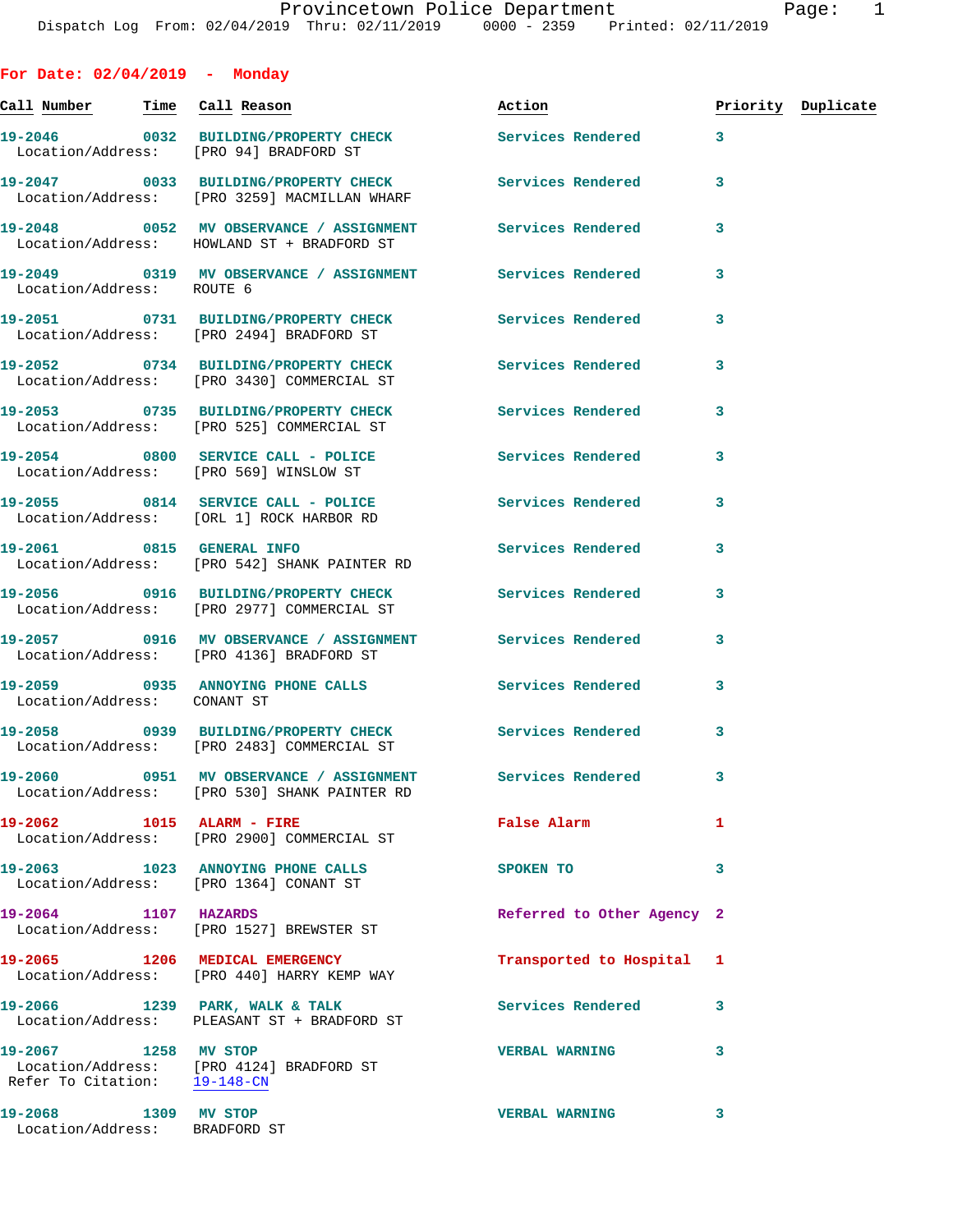|                                                                                                | Provincetown Police Department<br>Dispatch Log From: 02/04/2019 Thru: 02/11/2019 0000 - 2359 Printed: 02/11/2019 |                            |   |
|------------------------------------------------------------------------------------------------|------------------------------------------------------------------------------------------------------------------|----------------------------|---|
| Refer To Citation: 19-149-CN                                                                   |                                                                                                                  |                            |   |
|                                                                                                | 19-2069 1322 PARK, WALK & TALK<br>Location/Address: [PRO 105] COMMERCIAL ST                                      | Services Rendered          | 3 |
|                                                                                                | 19-2070 1341 MEDICAL EMERGENCY<br>Location/Address: [PRO 440] HARRY KEMP WAY                                     | Transported to Hospital    | 1 |
| Location/Address: [PRO 569] WINSLOW ST                                                         | 19-2072 1509 SERVICE CALL - POLICE                                                                               | <b>Services Rendered</b>   | 3 |
|                                                                                                |                                                                                                                  |                            | 3 |
|                                                                                                | 19-2074 1515 PARK, WALK & TALK<br>Location/Address: [PRO 526] RYDER ST EXT                                       | <b>Services Rendered</b>   | 3 |
| 19-2075 1538 MV STOP<br>Refer To Citation: 19-150-CN                                           | Location/Address: [PRO 2977] COMMERCIAL ST                                                                       | <b>VERBAL WARNING</b>      | 3 |
| Location/Address: [PRO 3222] ALDEN ST                                                          | 19-2076 1608 SERVICE CALL - POLICE                                                                               | <b>Services Rendered</b>   | 3 |
|                                                                                                | 19-2078 1614 MEDICAL EMERGENCY<br>Location/Address: [PRO 440] HARRY KEMP WAY                                     | Transported to Hospital    | 1 |
| Location/Address: ROUTE 6 + SNAIL RD                                                           | 19-2080 1636 MV OBSERVANCE / ASSIGNMENT Services Rendered                                                        |                            | 3 |
| 19-2081<br>Location/Address: [PRO 94] BRADFORD ST                                              | 1724 BUILDING/PROPERTY CHECK                                                                                     | <b>Services Rendered</b>   | 3 |
| 19-2082 1734 MV STOP<br>Refer To Citation: 19-151-CN                                           | Location/Address: BRADFORD ST + BANGS ST                                                                         | <b>VERBAL WARNING</b>      | 3 |
| 19-2083 1740 MV STOP<br>Location/Address: HOWLAND ST + ROUTE 6<br>Refer To Citation: 19-152-CN |                                                                                                                  | <b>VERBAL WARNING</b>      | 3 |
| 19-2084 1759 LOST PROPERTY                                                                     | Location/Address: [PRO 1199] COMMERCIAL ST                                                                       | Services Rendered          | 3 |
|                                                                                                | 19-2085 1805 BUILDING/PROPERTY CHECK<br>Location/Address: [PRO 2483] COMMERCIAL ST                               | Services Rendered          | 3 |
| 19-2086 1839 MV STOP<br>Location/Address: SHANK PAINTER RD<br>Refer To Citation: 19-153-CN     |                                                                                                                  | <b>VERBAL WARNING</b>      | 3 |
|                                                                                                | 19-2087 2030 COMPLAINT - GENERAL<br>Location/Address: [PRO 1231] COMMERCIAL ST                                   | Referred to Other Agency 3 |   |
|                                                                                                | 19-2088 2046 MV OBSERVANCE / ASSIGNMENT<br>Location/Address: [PRO 4136] BRADFORD ST                              | <b>Services Rendered</b>   | 3 |
|                                                                                                | 19-2089 2101 BUILDING/PROPERTY CHECK<br>Location/Address: [PRO 526] RYDER ST EXT                                 | <b>Services Rendered</b>   | 3 |
|                                                                                                | 19-2090 2122 BUILDING/PROPERTY CHECK<br>Location/Address: [PRO 2942] COMMERCIAL ST                               | <b>Services Rendered</b>   | 3 |
|                                                                                                | 19-2091 2128 BUILDING/PROPERTY CHECK<br>Location/Address: [PRO 1143] WEST VINE ST                                | <b>Services Rendered</b>   | 3 |
| 19-2093 2131 MV STOP<br>Location/Address: ROUTE 6<br>Refer To Citation: 19-154-CN              |                                                                                                                  | <b>VERBAL WARNING</b>      | 3 |
|                                                                                                |                                                                                                                  |                            |   |

**19-2094 2136 BUILDING/PROPERTY CHECK BLDG/PROP Checked/Secure 3** 

Page: 2<br>9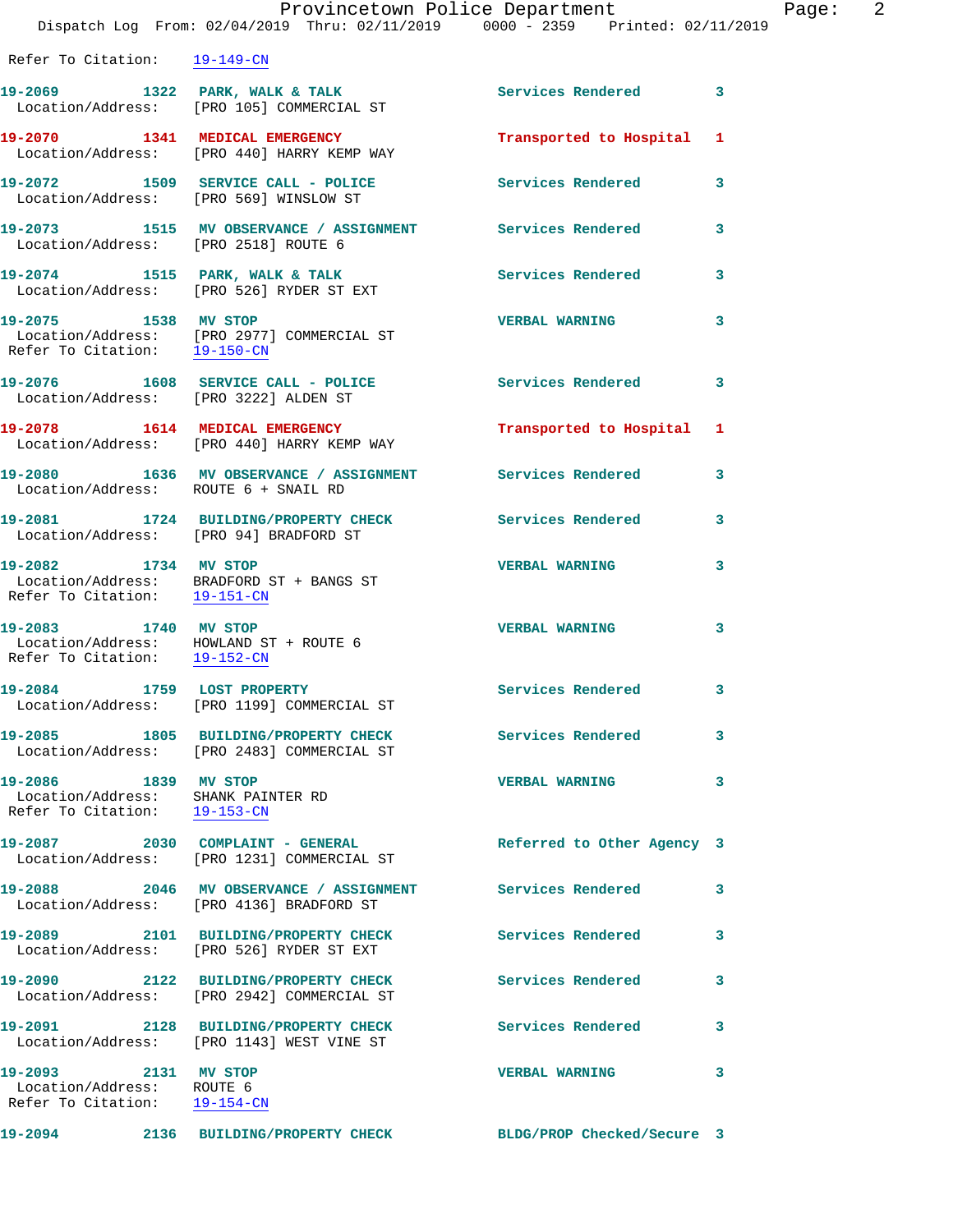|                                                                                              | Dispatch Log From: 02/04/2019 Thru: 02/11/2019 0000 - 2359 Printed: 02/11/2019                                | Provincetown Police Department | Page: 3      |
|----------------------------------------------------------------------------------------------|---------------------------------------------------------------------------------------------------------------|--------------------------------|--------------|
|                                                                                              |                                                                                                               |                                |              |
|                                                                                              | Location/Address: [PRO 175] COMMERCIAL ST                                                                     |                                |              |
|                                                                                              | 19-2095 2143 BUILDING/PROPERTY CHECK BLDG/PROP Checked/Secure 3<br>Location/Address: [PRO 3256] COMMERCIAL ST |                                |              |
|                                                                                              | 19-2096 2155 BUILDING/PROPERTY CHECK BLDG/PROP Checked/Secure 3<br>Location/Address: [PRO 182] COMMERCIAL ST  |                                |              |
|                                                                                              | 19-2097 2216 BUILDING/PROPERTY CHECK BLDG/PROP Checked/Secure 3<br>Location/Address: [PRO 519] RACE POINT RD  |                                |              |
|                                                                                              | 19-2098 2235 BUILDING/PROPERTY CHECK BLDG/PROP Checked/Secure 3<br>Location/Address: [PRO 595] BRADFORD ST    |                                |              |
|                                                                                              | 19-2099 2253 BUILDING/PROPERTY CHECK<br>Location/Address: [PRO 2977] COMMERCIAL ST                            | BLDG/PROP Checked/Secure 3     |              |
|                                                                                              | 19-2100 2344 BUILDING/PROPERTY CHECK<br>Location/Address: [PRO 3430] COMMERCIAL ST                            | Services Rendered              | 3            |
|                                                                                              | 19-2102 2356 BUILDING/PROPERTY CHECK<br>Location/Address: [PRO 3259] MACMILLAN WHARF                          | Services Rendered              | 3            |
|                                                                                              | 19-2101 2358 MV OBSERVANCE / ASSIGNMENT Services Rendered<br>Location/Address: BRADFORD ST + HOWLAND ST       |                                | 3            |
| For Date: $02/05/2019$ - Tuesday                                                             |                                                                                                               |                                |              |
| Location/Address: ROUTE 6                                                                    | 19-2103 6005 MV OBSERVANCE / ASSIGNMENT Services Rendered                                                     |                                | 3            |
| 19-2104 0010 CAR ALARM                                                                       | Location/Address: [PRO 3094] COMMERCIAL ST                                                                    | Unfounded                      | $\mathbf{2}$ |
|                                                                                              | 19-2105 0013 BAR CHECK<br>Location/Address: [PRO 2737] COMMERCIAL ST                                          | BLDG/PROP Checked/Secure 3     |              |
|                                                                                              | 19-2106 0051 BUILDING/PROPERTY CHECK BLDG/PROP Checked/Secure 3<br>Location/Address: [PRO 182] COMMERCIAL ST  |                                |              |
|                                                                                              | 19-2107   0100 BUILDING/PROPERTY CHECK   Services Rendered<br>Location/Address: [PRO 2540] RACE POINT RD      |                                | $\mathbf{3}$ |
| 19-2108 0108 MV COMPLAINT                                                                    | Location/Address: [PRO 106] COMMERCIAL ST                                                                     | Services Rendered              | $\mathbf{2}$ |
|                                                                                              | 19-2109 0110 MEDICAL EMERGENCY<br>Location/Address: [PRO 3222] ALDEN ST                                       | Transported to Hospital 1      |              |
| 19-2110 0111 MV STOP<br>Refer To Citation: 19-155-CN                                         | Location/Address: [PRO 440] HARRY KEMP WAY                                                                    | <b>VERBAL WARNING</b>          | 3            |
|                                                                                              | 19-2111 6121 MV OBSERVANCE / ASSIGNMENT Services Rendered<br>Location/Address: BRADFORD ST + STANDISH ST      |                                | 3            |
| 19-2112 0122 MV STOP<br>Location/Address: [PRO 2513] ROUTE 6<br>Refer To Citation: 19-156-CN |                                                                                                               | <b>VERBAL WARNING</b>          | 3            |
|                                                                                              | 19-2113 0125 MV OBSERVANCE / ASSIGNMENT Services Rendered<br>Location/Address: HOWLAND ST + BRADFORD ST       |                                | 3            |
| $19 - 2115$                                                                                  | 0158 MV OBSERVANCE / ASSIGNMENT Services Rendered                                                             |                                | 3            |

Location/Address: [PRO 2494] BRADFORD ST

Location/Address: ROUTE 6 + SNAIL RD

**19-2116 0235 BUILDING/PROPERTY CHECK Services Rendered 3** 

**19-2117 0234 BUILDING/PROPERTY CHECK Services Rendered 3**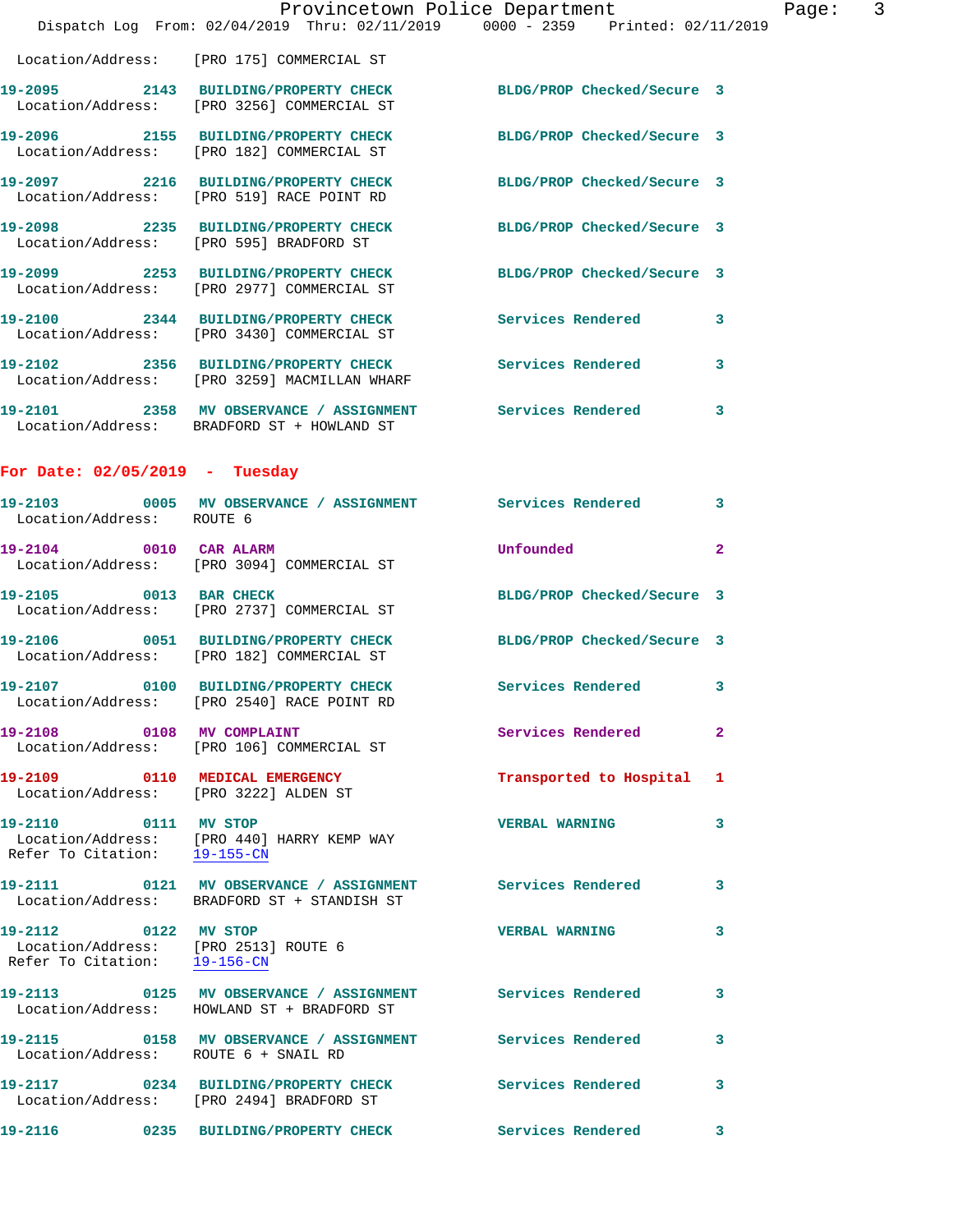|                                                   | Dispatch Log From: 02/04/2019 Thru: 02/11/2019 0000 - 2359 Printed: 02/11/2019                                      | Provincetown Police Department |              | Page: 4 |  |
|---------------------------------------------------|---------------------------------------------------------------------------------------------------------------------|--------------------------------|--------------|---------|--|
|                                                   | Location/Address: [PRO 488] MAYFLOWER ST                                                                            |                                |              |         |  |
|                                                   | 19-2118 0505 MV OBSERVANCE / ASSIGNMENT Services Rendered 3<br>Location/Address: JEROME SMITH RD + SHANK PAINTER RD |                                |              |         |  |
| Location/Address: TINYS WAY                       | 19-2119 0508 SERVICE CALL - POLICE Services Rendered                                                                |                                | $\mathbf{3}$ |         |  |
| Location/Address: ROUTE 6                         | 19-2120 0519 MV OBSERVANCE / ASSIGNMENT Services Rendered 3                                                         |                                |              |         |  |
|                                                   | 19-2121 0554 BUILDING/PROPERTY CHECK<br>Location/Address: [PRO 3609] COMMERCIAL ST                                  | BLDG/PROP Checked/Secure 3     |              |         |  |
|                                                   | 19-2122 0715 MV OBSERVANCE / ASSIGNMENT Services Rendered 3<br>Location/Address: BRADFORD ST + STANDISH ST          |                                |              |         |  |
|                                                   | 19-2123 0727 BUILDING/PROPERTY CHECK Services Rendered 3<br>Location/Address: [PRO 2481] TREMONT ST                 |                                |              |         |  |
|                                                   | 19-2124 0737 MEDICAL EMERGENCY<br>Location/Address: [PRO 350] COMMERCIAL ST                                         | PATIENT REFUSAL                | 1            |         |  |
|                                                   | 19-2125 0804 SERVICE CALL - POLICE<br>Location/Address: [PRO 569] WINSLOW ST                                        | Services Rendered              | 3            |         |  |
|                                                   | 19-2126 0906 BUILDING/PROPERTY CHECK BLDG/PROP Checked/Secure 3<br>Location/Address: [PRO 2898] JEROME SMITH RD     |                                |              |         |  |
|                                                   | 19-2127 0916 MV OBSERVANCE / ASSIGNMENT<br>Location/Address: BRADFORD ST + SHANK PAINTER RD                         | No Action Required 3           |              |         |  |
| 19-2128 0921 HAZARDS                              | Location/Address: [PRO 1526] BREWSTER ST                                                                            | Services Rendered              | $\mathbf{2}$ |         |  |
|                                                   | 19-2129 0934 ALARM - GENERAL<br>Location/Address: [PRO 537] SHANK PAINTER RD                                        | No Action Required 1           |              |         |  |
| 19-2130 0956 MV STOP<br>Refer To Arrest: 19-12-AR | Location/Address: [PRO 536] SHANK PAINTER RD<br>Refer To Citation: R7274198                                         | Arrest(s) Made                 | 3            |         |  |
|                                                   |                                                                                                                     |                                |              |         |  |
|                                                   | 19-2131 1100 PARKING COMPLAINT<br>Location/Address: PEARL ST + BAKER AVE                                            | Services Rendered 3            |              |         |  |
|                                                   | 19-2132 1310 ESCORT / TRANSPORT<br>Location/Address: [ORL 1] ROCK HARBOR RD<br>Refer To Arrest: 19-12-AR            | Transferred Custody 3          |              |         |  |
|                                                   | 19-2133 1410 MV OBSERVANCE / ASSIGNMENT Services Rendered<br>Location/Address: SHANK PAINTER RD + BRADFORD ST       |                                | 3            |         |  |
|                                                   | 19-2134 1452 911 - GENERAL<br>Location/Address: [PRO 542] SHANK PAINTER RD                                          | No Action Required 1           |              |         |  |
| Location/Address: [PRO 3247] PEARL ST             | 19-2136 1529 BUILDING/PROPERTY CHECK BLDG/PROP Checked/Secure 3                                                     |                                |              |         |  |
|                                                   | 19-2137 1541 MV STOP<br>Location/Address: [PRO 3430] COMMERCIAL ST<br>Refer To Citation: 19-157-CM                  | <b>VERBAL WARNING</b>          | 3            |         |  |
| Location/Address: [PRO 2521] ROUTE 6              | 19-2138 1612 MV OBSERVANCE / ASSIGNMENT Services Rendered                                                           |                                | 3            |         |  |
|                                                   | 19-2139 1759 FOLLOW UP<br>Location/Address: [PRO 48] BRADFORD ST                                                    | Services Rendered              | $\mathbf{2}$ |         |  |
| Location/Address: [PRO 3440] ROUTE 6              | 19-2140 1801 MV OBSERVANCE / ASSIGNMENT VERBAL WARNING                                                              |                                | 3            |         |  |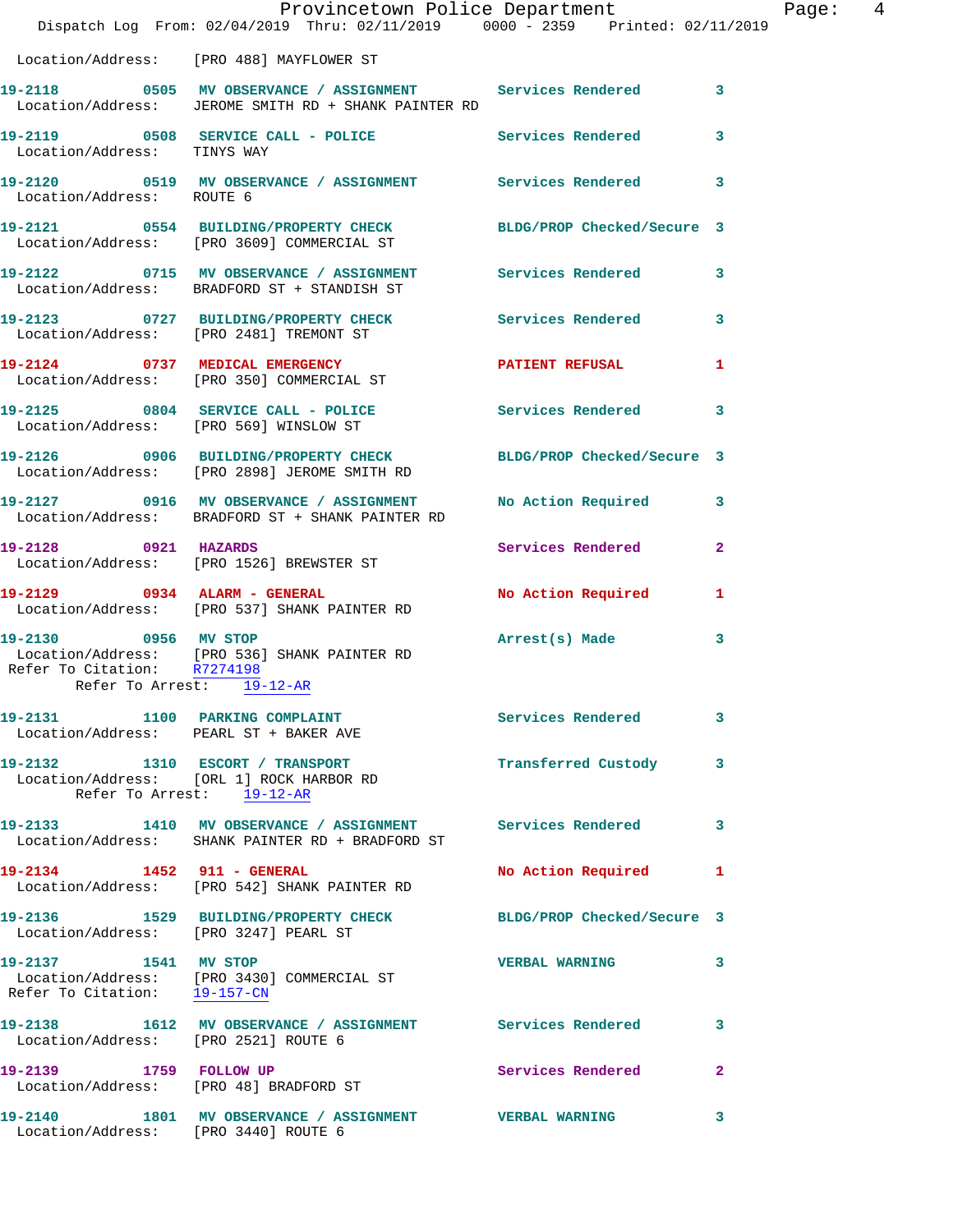**19-2141 1823 MV STOP VERBAL WARNING 3**  Location/Address: ROUTE 6 Refer To Citation: 19-158-CN **19-2142 1901 BUILDING/PROPERTY CHECK Services Rendered 3**  Location/Address: [PRO 2520] PRINCE ST **19-2144 2012 BUILDING/PROPERTY CHECK Services Rendered 3**  Location/Address: [PRO 2977] COMMERCIAL ST **19-2145 2017 MV OBSERVANCE / ASSIGNMENT Services Rendered 3**  Location/Address: [PRO 2513] ROUTE 6 **19-2146 2023 MV OBSERVANCE / ASSIGNMENT No Action Required 3**  Location/Address: [PRO 4136] BRADFORD ST **19-2147 2042 BUILDING/PROPERTY CHECK BLDG/PROP Checked/Secure 3**  Location/Address: [PRO 1952] COMMERCIAL ST **19-2148 2046 MV STOP VERBAL WARNING 3**  Location/Address: [PRO 1809] COMMERCIAL ST Refer To Citation: 19-159-CN **19-2149 2100 BUILDING/PROPERTY CHECK Services Rendered 3**  Location/Address: WAREHAM ST **19-2150 2105 MV OBSERVANCE / ASSIGNMENT VERBAL WARNING 3**  Location/Address: HOWLAND ST + ROUTE 6 **19-2151 2109 SUSPICIOUS ACTIVITY SPOKEN TO 2**  Location/Address: HOWLAND ST + BRADFORD ST **19-2152 2112 MV STOP VERBAL WARNING 3**  Location/Address: ROUTE 6 + SNAIL RD Refer To Citation: 19-160-CN **19-2153 2156 BUILDING/PROPERTY CHECK Services Rendered 3**  Location/Address: [PRO 2540] RACE POINT RD **19-2154 2345 BUILDING/PROPERTY CHECK BLDG/PROP Checked/Secure 3**  Location/Address: [PRO 3609] COMMERCIAL ST **For Date: 02/06/2019 - Wednesday 19-2155 0009 MV OBSERVANCE / ASSIGNMENT Services Rendered 3**  Location/Address: BRADFORD ST + SHANK PAINTER RD **19-2156 0012 BUILDING/PROPERTY CHECK Services Rendered 3**  Location/Address: [PRO 94] BRADFORD ST **19-2157 0040 MV OBSERVANCE / ASSIGNMENT Services Rendered 3**  Location/Address: HOWLAND ST + BRADFORD ST **19-2158 0048 BUILDING/PROPERTY CHECK BLDG/PROP Checked/Secure 3**  Location/Address: [PRO 569] WINSLOW ST **19-2159 0059 MV OBSERVANCE / ASSIGNMENT Services Rendered 3**  Location/Address: RYDER ST + BRADFORD ST **19-2160 0204 BUILDING/PROPERTY CHECK Services Rendered 3**  Location/Address: [PRO 3259] MACMILLAN WHARF **19-2161 0215 BUILDING/PROPERTY CHECK Services Rendered 3**  Location/Address: [PRO 2483] COMMERCIAL ST **19-2162 0303 BUILDING/PROPERTY CHECK BLDG/PROP Checked/Secure 3**  Location/Address: [PRO 99] COMMERCIAL ST **19-2163 0306 MV OBSERVANCE / ASSIGNMENT Services Rendered 3**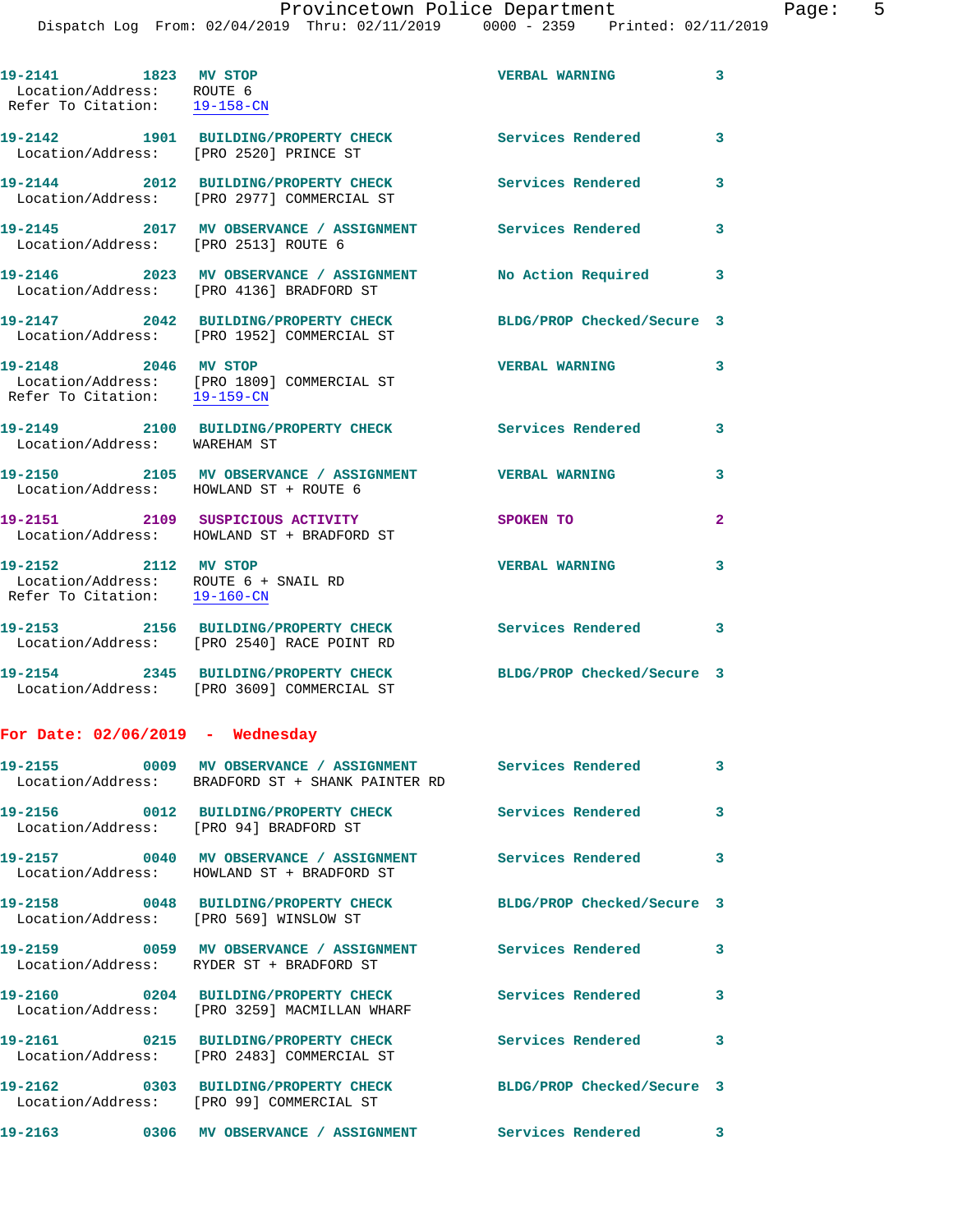|                                      | Dispatch Log From: 02/04/2019 Thru: 02/11/2019 0000 - 2359 Printed: 02/11/2019                                 | Provincetown Police Department | Page: 6      |  |
|--------------------------------------|----------------------------------------------------------------------------------------------------------------|--------------------------------|--------------|--|
|                                      | Location/Address: RYDER ST + BRADFORD ST                                                                       |                                |              |  |
|                                      | 19-2165 0402 MV OBSERVANCE / ASSIGNMENT Services Rendered 3<br>Location/Address: ROUTE 6                       |                                |              |  |
|                                      | 19-2164 0403 BUILDING/PROPERTY CHECK BLDG/PROP Checked/Secure 3<br>Location/Address: [PRO 447] JEROME SMITH RD |                                |              |  |
| Location/Address: ROUTE 6 + SNAIL RD | 19-2166 0531 MV OBSERVANCE / ASSIGNMENT Services Rendered 3                                                    |                                |              |  |
|                                      | 19-2167 0548 BUILDING/PROPERTY CHECK Services Rendered 3<br>Location/Address: [PRO 2018] COMMERCIAL ST         |                                |              |  |
|                                      | 19-2168 0551 BUILDING/PROPERTY CHECK Services Rendered 3<br>Location/Address: [PRO 3317] CEMETERY RD           |                                |              |  |
|                                      | 19-2169 0555 BUILDING/PROPERTY CHECK Services Rendered 3<br>Location/Address: [PRO 488] MAYFLOWER ST           |                                |              |  |
| Location/Address: ROUTE 6            | 19-2170 0752 MV DISABLED                                                                                       | Services Rendered              | $\mathbf{2}$ |  |
|                                      | 19-2171 0759 SERVICE CALL - POLICE/SCHOOL Services Rendered 3<br>Location/Address: [PRO 569] WINSLOW ST        |                                |              |  |
|                                      | 19-2173 0813 PARK, WALK & TALK N No Action Required 3<br>Location/Address: [PRO 3121] COMMERCIAL ST            |                                |              |  |
|                                      | 19-2172 0815 PARK, WALK & TALK No Action Required 3<br>Location/Address: [PRO 2500] COMMERCIAL ST              |                                |              |  |
|                                      | 19-2175 0833 MV DISABLED<br>Location/Address: PEARL ST + COMMERCIAL ST                                         | Services Rendered 2            |              |  |
|                                      | 19-2177 0902 BUILDING/PROPERTY CHECK BLDG/PROP Checked/Secure 3<br>Location/Address: [PRO 3317] CEMETERY RD    |                                |              |  |
|                                      | 19-2178 0902 BUILDING/PROPERTY CHECK BLDG/PROP Checked/Secure 3<br>Location/Address: [PRO 3318] CEMETERY RD    |                                |              |  |
|                                      | 19-2176 0905 BUILDING/PROPERTY CHECK<br>Location/Address: [PRO 2494] BRADFORD ST                               | Services Rendered 3            |              |  |
|                                      | 19-2179 0914 BUILDING/PROPERTY CHECK Services Rendered<br>Location/Address: [PRO 525] COMMERCIAL ST            |                                | $\mathbf{3}$ |  |
|                                      | 19-2181 0915 MV OBSERVANCE / ASSIGNMENT Services Rendered 3<br>Location/Address: COMMERCIAL ST + BERRY LN      |                                |              |  |
|                                      | 19-2180  0916 MV OBSERVANCE / ASSIGNMENT Services Rendered<br>Location/Address: HOWLAND ST + BRADFORD ST       |                                | 3            |  |
|                                      | 19-2182 1016 PARK, WALK & TALK 1999 Services Rendered 3<br>Location/Address: [PRO 537] SHANK PAINTER RD        |                                |              |  |
|                                      | 19-2184 1021 MV COMPLAINT<br>Location/Address: [PRO 2520] PRINCE ST                                            | Services Rendered              | -2           |  |
|                                      | 19-2183 1025 BUILDING/PROPERTY CHECK BLDG/PROP Checked/Secure 3<br>Location/Address: [PRO 526] RYDER ST EXT    |                                |              |  |
|                                      | 19-2186 1052 COMPLAINT - GENERAL Services Rendered 3<br>Location/Address: [PRO 781] CAPTAIN BERTIES WAY        |                                |              |  |
|                                      | 19-2185 1053 MV OBSERVANCE / ASSIGNMENT Services Rendered<br>Location/Address: [PRO 4136] BRADFORD ST          |                                | 3            |  |
|                                      | 19-2187 1059 PARK, WALK & TALK<br>Location/Address: [PRO 285] COMMERCIAL ST                                    | No Action Required 3           |              |  |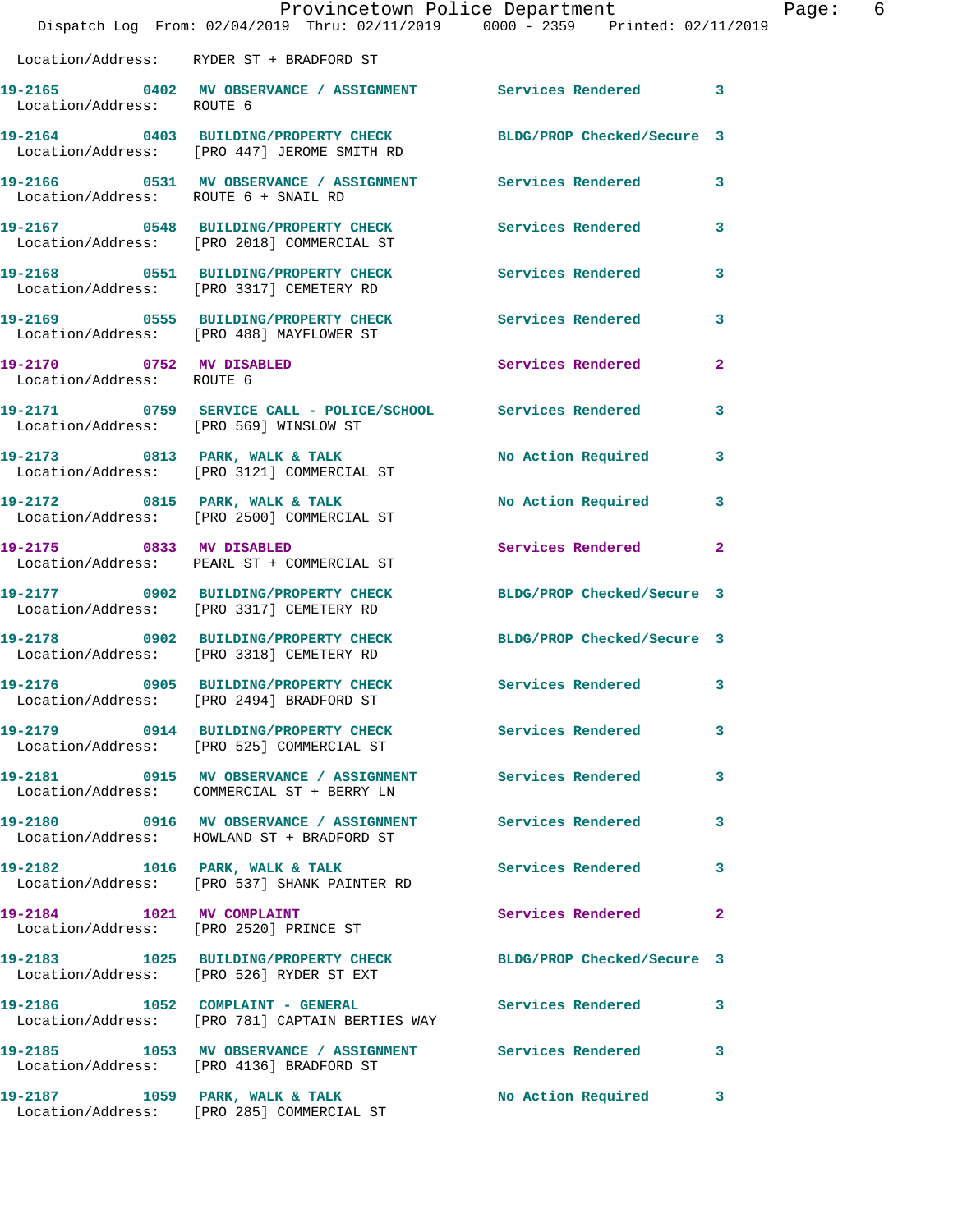|                                                      | Provincetown Police Department                                                                                         |                            |              |
|------------------------------------------------------|------------------------------------------------------------------------------------------------------------------------|----------------------------|--------------|
|                                                      | Dispatch Log From: 02/04/2019 Thru: 02/11/2019 0000 - 2359 Printed: 02/11/2019                                         |                            |              |
|                                                      |                                                                                                                        | No Action Required         | 3            |
|                                                      | 19-2191 1144 SERVICE CALL - POLICE Services Rendered<br>Location/Address: [PRO 1645] HARRY KEMP WAY                    |                            | 3            |
|                                                      | 19-2190 1157 ASSIST CITIZEN<br>Location/Address: [PRO 542] SHANK PAINTER RD<br>Refer To Arrest: 18-248-AR              | No Action Required         | 3            |
|                                                      | 19-2192 1224 MV OBSERVANCE / ASSIGNMENT Citation / Warning Issue 3<br>Location/Address: [PRO 1520] BRADFORD ST         |                            |              |
|                                                      | 19-2193 1224 PARK, WALK & TALK<br>Location/Address: [PRO 537] SHANK PAINTER RD                                         | <b>No Action Required</b>  | 3            |
| 19-2194 1230 MV STOP                                 | Location/Address: ROUTE $6 +$ CONWELL ST<br>Refer To Citation: $\frac{19-161-\text{CN}}{2}$                            | <b>VERBAL WARNING</b>      | 3            |
| 19-2195 1235 MV STOP<br>Refer To Citation: 19-162-CN | Location/Address: BRADFORD ST + HANCOCK ST                                                                             | <b>VERBAL WARNING</b>      | 3            |
|                                                      | 19-2196 1308 MV OBSERVANCE / ASSIGNMENT Citation / Warning Issue 3<br>Location/Address: BRADFORD ST + SHANK PAINTER RD |                            |              |
| 19-2197 1310 MV STOP<br>Refer To Citation: R7274199  | Location/Address: BRADFORD ST EXT + W VINE ST                                                                          | Citation / Warning Issue 3 |              |
| Location/Address: [PRO 16] BRADFORD ST               | 19-2198 1329 BUILDING/PROPERTY CHECK Services Rendered                                                                 |                            | 3            |
|                                                      | 19-2199 1344 COMPLAINT - GENERAL<br>Location/Address: [PRO 1528] BROWNE ST                                             | <b>SPOKEN TO</b>           | 3            |
|                                                      | 19-2200 1404 BUILDING/PROPERTY CHECK Services Rendered<br>Location/Address: [PRO 519] RACE POINT RD                    |                            | 3            |
|                                                      | 19-2201 1408 BUILDING/PROPERTY CHECK<br>Location/Address: [PRO 2540] RACE POINT RD                                     | Services Rendered          | 3            |
|                                                      | 19-2204 1525 BUILDING/PROPERTY CHECK<br>Location/Address: [PRO 2490] PROVINCELANDS RD                                  | Services Rendered          | 3            |
|                                                      | 19-2205 1558 PARK, WALK & TALK<br>Location/Address: [PRO 105] COMMERCIAL ST                                            | <b>Services Rendered</b>   | 3            |
|                                                      | 19-2206 1624 MV OBSERVANCE / ASSIGNMENT<br>Location/Address: [PRO 866] COMMERCIAL ST                                   | <b>Services Rendered</b>   | 3            |
| Location/Address: [PRO 521] ROUTE 6                  | 19-2207 1706 BUILDING/PROPERTY CHECK                                                                                   | <b>Services Rendered</b>   | 3            |
|                                                      | 19-2209 1736 ASSIST DEPARTMENT / MUTUAL AID Services Rendered<br>Location/Address: [TRU] ROUTE 6 + SHORE RD            |                            | 3            |
|                                                      | 19-2210 1739 BUILDING/PROPERTY CHECK<br>Location/Address: [PRO 519] RACE POINT RD                                      | BLDG/PROP Checked/Secure 3 |              |
| 1750 HAZARDS<br>19-2211<br>Location/Address: ROUTE 6 |                                                                                                                        | Removed Hazard             | $\mathbf{2}$ |
| 19-2212 1802 MV STOP                                 | Location/Address: ROUTE 6 + CONWELL ST<br>Refer To Citation: 19-163-CN                                                 | <b>VERBAL WARNING</b>      | 3            |
|                                                      | 19-2213 1831 MV OBSERVANCE / ASSIGNMENT Services Rendered<br>Location/Address: [PRO 2187] BRADFORD ST                  |                            | 3            |

Page: 7<br>9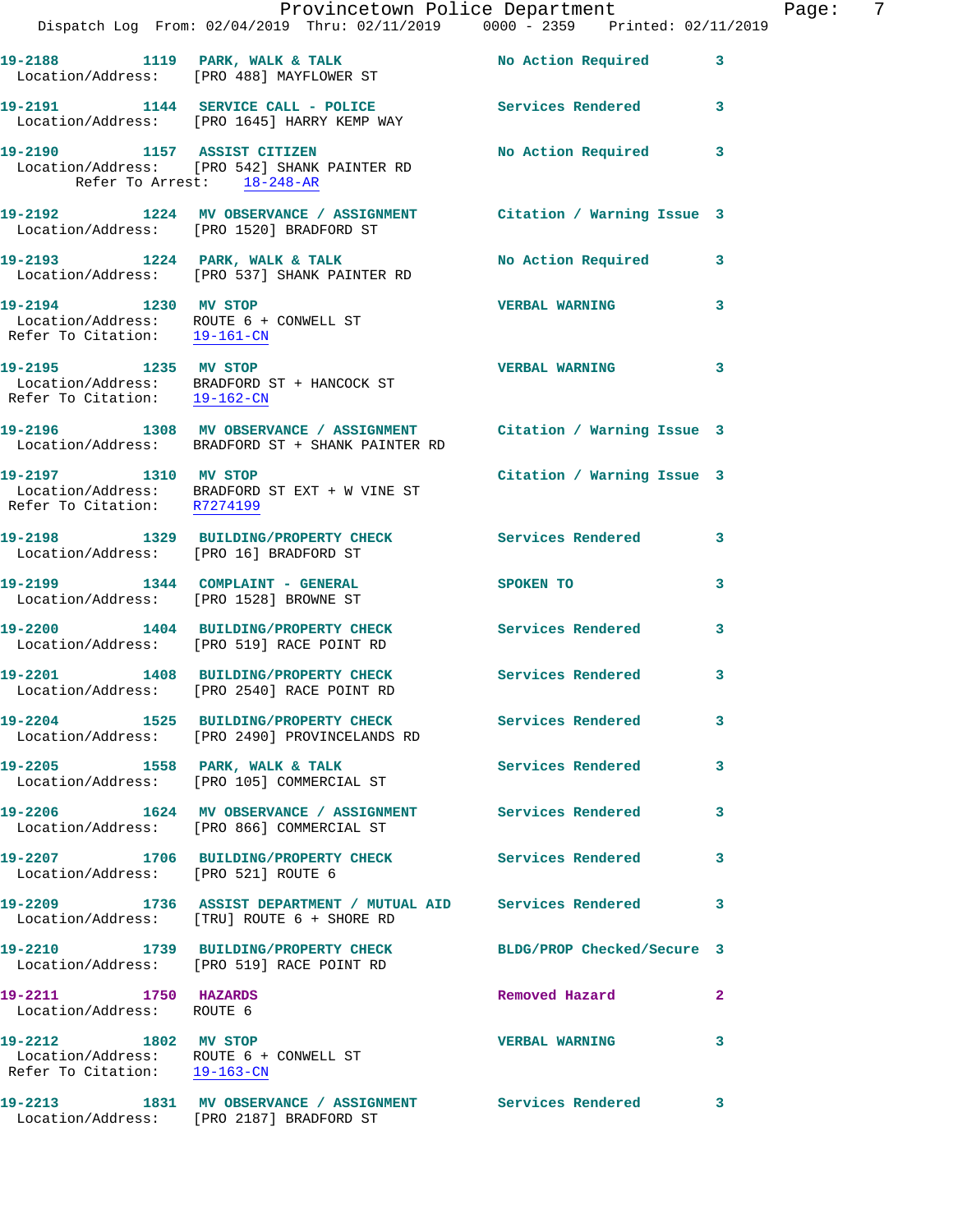Provincetown Police Department Fage: 8 Dispatch Log From: 02/04/2019 Thru: 02/11/2019 0000 - 2359 Printed: 02/11/2019 **19-2214 1944 MV OBSERVANCE / ASSIGNMENT Services Rendered 3**  Location/Address: [PRO 2513] ROUTE 6 **19-2215 2055 BUILDING/PROPERTY CHECK Services Rendered 3**  Location/Address: [PRO 539] SHANK PAINTER RD **19-2216 2113 MV OBSERVANCE / ASSIGNMENT No Action Required 3**  Location/Address: BRADFORD ST **19-2217 2228 HAZARDS Referred to Other Agency 2**  Location/Address: [PRO 3164] COMMERCIAL ST **19-2218 2335 PARK, WALK & TALK Services Rendered 3**  Location/Address: [PRO 539] SHANK PAINTER RD **19-2219 2341 PARK, WALK & TALK Services Rendered 3**  Location/Address: [PRO 37] BRADFORD ST **19-2220 2351 MV OBSERVANCE / ASSIGNMENT Services Rendered 3**  Location/Address: HOWLAND ST + BRADFORD ST **19-2221 2357 BUILDING/PROPERTY CHECK Services Rendered 3**  Location/Address: [PRO 3259] MACMILLAN WHARF **For Date: 02/07/2019 - Thursday 19-2222 0000 MV STOP VERBAL WARNING 3**  Location/Address: BRADFORD ST + ALLERTON ST Refer To Citation: 19-164-CN **19-2224 0038 BUILDING/PROPERTY CHECK BLDG/PROP Checked/Secure 3**  Location/Address: [PRO 413] CONWELL ST **19-2225 0040 MV OBSERVANCE / ASSIGNMENT Services Rendered 3**  Location/Address: [PRO 530] SHANK PAINTER RD **19-2226 0042 MV OBSERVANCE / ASSIGNMENT Services Rendered 3**  Location/Address: BRADFORD ST + PRINCE ST **19-2228 0131 MEDICAL EMERGENCY Transported to Hospital 1**  Location/Address: [PRO 221] COMMERCIAL ST **19-2229 0158 MV OBSERVANCE / ASSIGNMENT Services Rendered 3**  Location/Address: RYDER ST + BRADFORD ST **19-2232** 0257 MEDICAL EMERGENCY **PATIENT REFUSAL** 1 Location/Address: [PRO 1288] BRADFORD ST **19-2233 0319 FOLLOW UP SPOKEN TO 2**  Location/Address: [PRO 542] SHANK PAINTER RD **19-2234 0324 FOLLOW UP SPOKEN TO 2**  Location/Address: [PRO 542] SHANK PAINTER RD **19-2235 0343 MV OBSERVANCE / ASSIGNMENT Services Rendered 3**  Location/Address: ROUTE 6 **19-2236 0632 COMPLAINT - GENERAL Transferred Custody 3**  Location/Address: [PRO 3670] SHANK PAINTER RD **19-2239 0723 LANDLORD / TENANT SPOKEN TO 2**  Location/Address: [PRO 1885] FRANKLIN ST **19-2240 0742 ANIMAL CALL Services Rendered 2** 

**19-2242 0911 MEDICAL EMERGENCY Transported to Hospital 1**  Location/Address: STABLE PATH

19-2244 0949 PARK, WALK & TALK Services Rendered 3

Location/Address: [PRO 2483] COMMERCIAL ST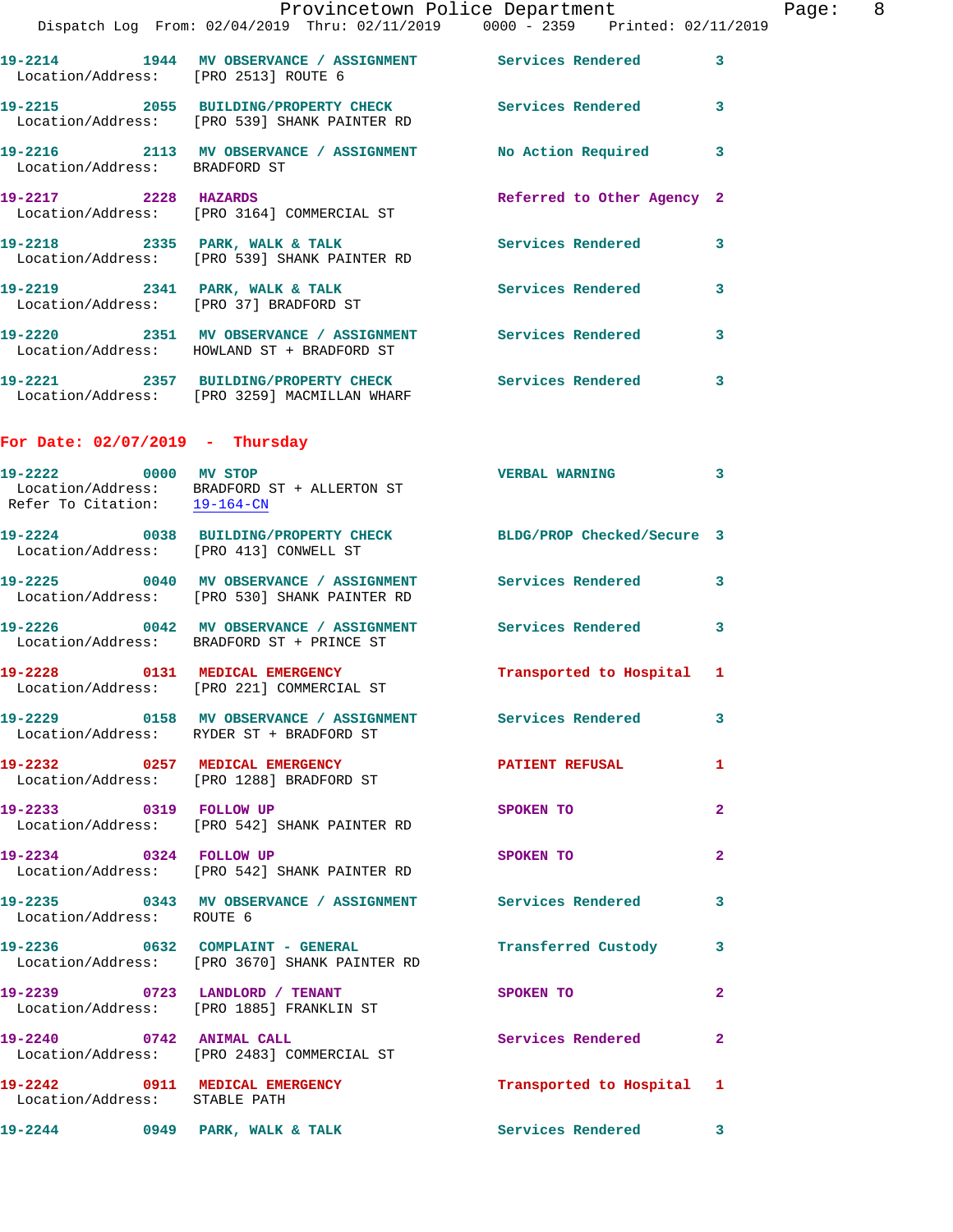|                                                                                              | Provincetown Police Department<br>Dispatch Log From: 02/04/2019 Thru: 02/11/2019 0000 - 2359 Printed: 02/11/2019 |                           | Page: 9      |
|----------------------------------------------------------------------------------------------|------------------------------------------------------------------------------------------------------------------|---------------------------|--------------|
|                                                                                              | Location/Address: [PRO 3121] COMMERCIAL ST                                                                       |                           |              |
|                                                                                              |                                                                                                                  | Services Rendered 2       |              |
|                                                                                              | 19-2246 1010 BUILDING/PROPERTY CHECK Services Rendered 3<br>Location/Address: [PRO 2483] COMMERCIAL ST           |                           |              |
| Location/Address: [PRO 3287] ROUTE 6                                                         | 19-2247 1128 BUILDING/PROPERTY CHECK BLDG/PROP Checked/Secure 3                                                  |                           |              |
|                                                                                              | 19-2248 1130 SERVICE CALL - POLICE Services Rendered 3<br>Location/Address: [PRO 3296] SHANK PAINTER RD          |                           |              |
|                                                                                              | 19-2249 1156 BUILDING/PROPERTY CHECK BLDG/PROP Checked/Secure 3<br>Location/Address: [PRO 571] ALDEN ST          |                           |              |
|                                                                                              | 19-2250 1201 BUILDING/PROPERTY CHECK Services Rendered 3<br>Location/Address: [PRO 4136] BRADFORD ST             |                           |              |
|                                                                                              | 19-2251 1210 BUILDING/PROPERTY CHECK Services Rendered 3<br>Location/Address: [PRO 2494] BRADFORD ST             |                           |              |
|                                                                                              | 19-2252 1226 MV OBSERVANCE / ASSIGNMENT Services Rendered<br>Location/Address: [PRO 3296] SHANK PAINTER RD       |                           | 3            |
|                                                                                              | 19-2253 1250 ALARM - GENERAL Services Rendered 1<br>Location/Address: [PRO 511] HOLWAY AVE                       |                           |              |
| 19-2254 1322 MV STOP<br>Location/Address: [PRO 2479] ROUTE 6<br>Refer To Citation: 19-165-CN |                                                                                                                  | <b>VERBAL WARNING</b>     | 3            |
|                                                                                              | 19-2256 1416 FOLLOW UP<br>Location/Address: [ORL 1] ROCK HARBOR RD                                               | Services Rendered         | $\mathbf{2}$ |
|                                                                                              | 19-2257 1440 MEDICAL EMERGENCY<br>Location/Address: [PRO 3222] ALDEN ST                                          | Transported to Hospital 1 |              |
|                                                                                              | 19-2258 1445 MEDICAL EMERGENCY<br>Location/Address: [PRO 1548] COMMERCIAL ST                                     | Transported to Hospital 1 |              |
|                                                                                              | 19-2260 1504 MEDICAL EMERGENCY<br>Location/Address: [PRO 1892] SHANK PAINTER RD                                  | Transported to Hospital 1 |              |
| 19-2262 1545 ALARM - FIRE                                                                    | Location/Address: [PRO 2637] COMMERCIAL ST                                                                       | False Alarm 1             |              |
|                                                                                              | 19-2263 1556 PARK, WALK & TALK<br>Location/Address: [PRO 105] COMMERCIAL ST                                      | Services Rendered 3       |              |
| Location/Address: COMMERCIAL ST                                                              | 19-2264 1628 MV OBSERVANCE / ASSIGNMENT Services Rendered 3                                                      |                           |              |
|                                                                                              | 19-2266 1655 LOST BOOKS<br>Location/Address: [PRO 542] SHANK PAINTER RD                                          | Services Rendered 3       |              |
| Location/Address: [PRO 521] ROUTE 6                                                          | 19-2267 1708 BUILDING/PROPERTY CHECK Services Rendered                                                           |                           | 3            |
|                                                                                              | 19-2268 1740 MV OBSERVANCE / ASSIGNMENT Services Rendered<br>Location/Address: [PRO 2187] BRADFORD ST            |                           | $\mathbf{3}$ |
| Location/Address: [PRO 3921] ROUTE 6                                                         | 19-2269 1804 BUILDING/PROPERTY CHECK Services Rendered                                                           |                           | 3            |
| Location/Address: [PRO 2513] ROUTE 6                                                         | 19-2270 2031 MV OBSERVANCE / ASSIGNMENT Services Rendered 3                                                      |                           |              |
|                                                                                              | 19-2272 2051 BUILDING/PROPERTY CHECK BLDG/PROP Checked/Secure 3<br>Location/Address: [PRO 175] COMMERCIAL ST     |                           |              |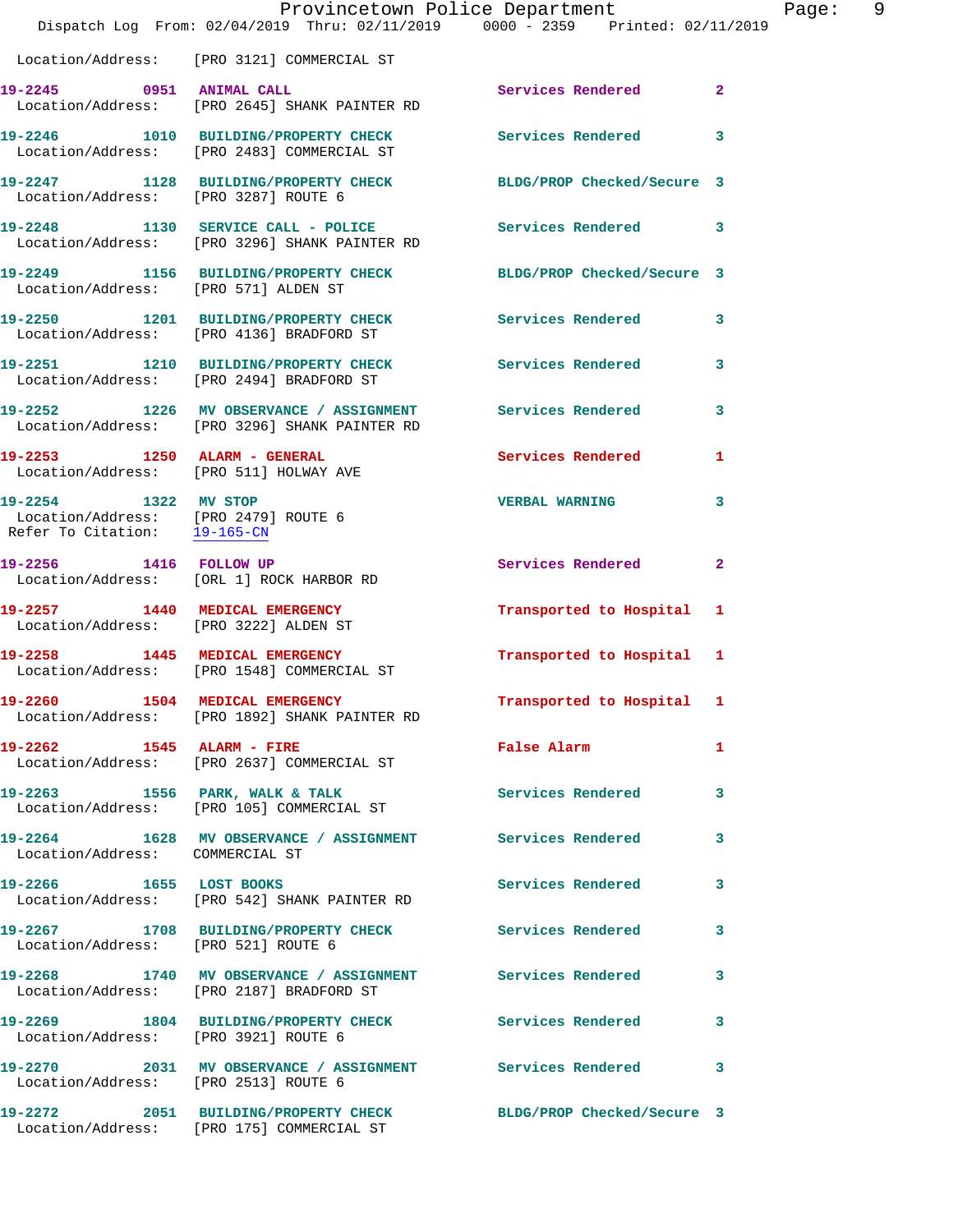|                                        | 19-2273 2114 BUILDING/PROPERTY CHECK<br>Location/Address: [PRO 182] COMMERCIAL ST                               | BLDG/PROP Checked/Secure 3 |              |
|----------------------------------------|-----------------------------------------------------------------------------------------------------------------|----------------------------|--------------|
|                                        | 19-2274 2136 BUILDING/PROPERTY CHECK<br>Location/Address: [PRO 2942] COMMERCIAL ST                              | Services Rendered 3        |              |
| 19-2275 2150 ASSIST CITIZEN            | Location/Address: [PRO 3258] BRADFORD ST                                                                        | Services Rendered 3        |              |
|                                        | 19-2276 2220 BUILDING/PROPERTY CHECK<br>Location/Address: [PRO 3256] COMMERCIAL ST                              | BLDG/PROP Checked/Secure 3 |              |
| Location/Address: ROUTE 6 + SNAIL RD   | 19-2277 2348 MV OBSERVANCE / ASSIGNMENT Services Rendered 3                                                     |                            |              |
| For Date: 02/08/2019 - Friday          |                                                                                                                 |                            |              |
|                                        | 19-2278 0003 BUILDING/PROPERTY CHECK BLDG/PROP Checked/Secure 3<br>Location/Address: [PRO 530] SHANK PAINTER RD |                            |              |
| Location/Address: CONWELL ST + ROUTE 6 | 19-2279 0031 MV OBSERVANCE / ASSIGNMENT Services Rendered 3                                                     |                            |              |
|                                        | 19-2280 0044 BUILDING/PROPERTY CHECK<br>Location/Address: [PRO 2977] COMMERCIAL ST                              | BLDG/PROP Checked/Secure 3 |              |
|                                        | 19-2281 0059 MV OBSERVANCE / ASSIGNMENT<br>Location/Address: JEROME SMITH RD + SHANK PAINTER RD                 | <b>Services Rendered</b>   | 3            |
|                                        | 19-2282 0115 BUILDING/PROPERTY CHECK<br>Location/Address: [PRO 2206] PILGRIMS LANDING                           | <b>Services Rendered</b>   | 3            |
| Location/Address: [PRO 94] BRADFORD ST | 19-2283 0120 SUSPICIOUS ACTIVITY                                                                                | <b>No Action Required</b>  | $\mathbf{2}$ |
|                                        | 19-2284 0129 BUILDING/PROPERTY CHECK<br>Location/Address: [PRO 3259] MACMILLAN WHARF                            | <b>Services Rendered</b>   | 3            |
|                                        | 19-2285 0152 BUILDING/PROPERTY CHECK<br>Location/Address: [PRO 2540] RACE POINT RD                              | Services Rendered 3        |              |
|                                        | 19-2286 0239 BUILDING/PROPERTY CHECK<br>Location/Address: [PRO 545] SHANK PAINTER RD                            | BLDG/PROP Checked/Secure 3 |              |
|                                        | 19-2287 0334 BUILDING/PROPERTY CHECK<br>Location/Address: [PRO 2898] JEROME SMITH RD                            | BLDG/PROP Checked/Secure 3 |              |
|                                        | 19-2288 0503 BUILDING/PROPERTY CHECK<br>Location/Address: [PRO 379] COMMERCIAL ST                               | BLDG/PROP Checked/Secure 3 |              |
|                                        | 19-2289 0508 MV OBSERVANCE / ASSIGNMENT<br>Location/Address: HOWLAND ST + HARRY KEMP WAY                        | Services Rendered          | 3            |
| Location/Address: ROUTE 6              | 19-2290       0519   MV OBSERVANCE / ASSIGNMENT      Services Rendered                                          |                            | 3            |
|                                        | 19-2291 0555 BUILDING/PROPERTY CHECK<br>Location/Address: [PRO 1778] SHANK PAINTER RD                           | BLDG/PROP Checked/Secure 3 |              |
|                                        | 19-2292 0609 BUILDING/PROPERTY CHECK<br>Location/Address: [PRO 447] JEROME SMITH RD                             | BLDG/PROP Checked/Secure 3 |              |
|                                        | 19-2293 0745 BUILDING/PROPERTY CHECK<br>Location/Address: [PRO 2483] COMMERCIAL ST                              | Services Rendered          | 3            |
|                                        | 19-2294 0749 BUILDING/PROPERTY CHECK<br>Location/Address: [PRO 2494] BRADFORD ST                                | <b>Services Rendered</b>   | 3            |
|                                        | 19-2295 0750 BUILDING/PROPERTY CHECK                                                                            | Services Rendered          | 3            |
|                                        |                                                                                                                 |                            |              |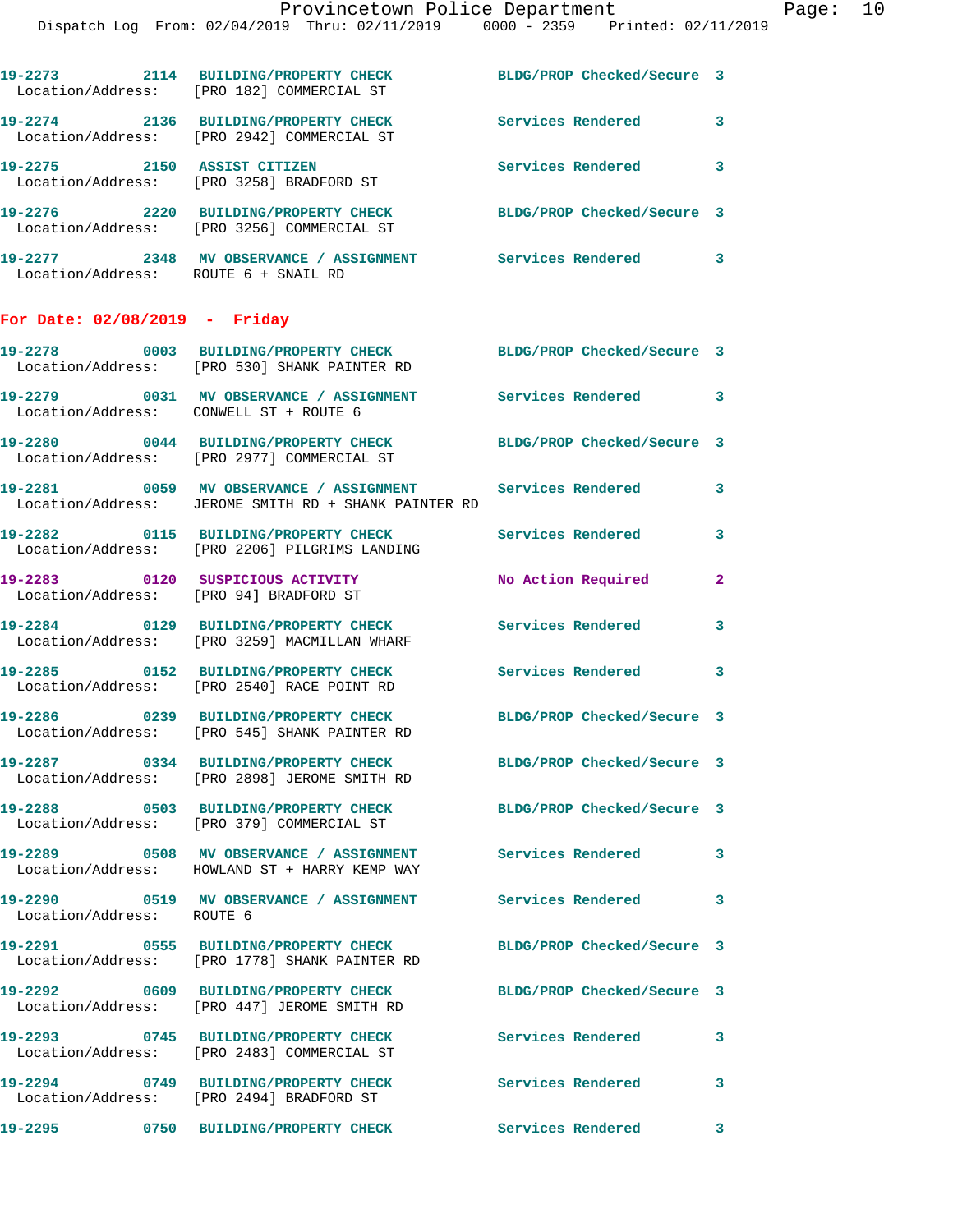|                                                                                       | Provincetown Police Department<br>Dispatch Log From: 02/04/2019 Thru: 02/11/2019 0000 - 2359 Printed: 02/11/2019 |                            |              | Page: 11 |  |
|---------------------------------------------------------------------------------------|------------------------------------------------------------------------------------------------------------------|----------------------------|--------------|----------|--|
|                                                                                       | Location/Address: [PRO 2493] BRADFORD ST                                                                         |                            |              |          |  |
|                                                                                       | 19-2296 0755 SERVICE CALL - POLICE 3 Services Rendered 3<br>Location/Address: [PRO 569] WINSLOW ST               |                            |              |          |  |
|                                                                                       | 19-2297 0819 MV OBSERVANCE / ASSIGNMENT Services Rendered 3<br>Location/Address: [PRO 3430] COMMERCIAL ST        |                            |              |          |  |
|                                                                                       | 19-2298 0822 SERVICE CALL - POLICE<br>Location/Address: [PRO 285] COMMERCIAL ST                                  | Services Rendered 3        |              |          |  |
|                                                                                       | 19-2299 0826 MEDICAL EMERGENCY Services Rendered 1<br>Location/Address: [PRO 308] COMMERCIAL ST                  |                            |              |          |  |
|                                                                                       | 19-2301 0846 PARK, WALK & TALK Services Rendered 3<br>Location/Address: COMMERCIAL ST                            |                            |              |          |  |
|                                                                                       | 19-2302 0852 BUILDING/PROPERTY CHECK Services Rendered 3<br>Location/Address: [PRO 4136] BRADFORD ST             |                            |              |          |  |
|                                                                                       | 19-2303 0903 HAZARDS<br>Location/Address: [PRO 106] COMMERCIAL ST                                                | Services Rendered 2        |              |          |  |
| Location/Address: [PRO 571] ALDEN ST                                                  | 19-2304 0939 BUILDING/PROPERTY CHECK BLDG/PROP Checked/Secure 3                                                  |                            |              |          |  |
|                                                                                       | 19-2305 0948 MV OBSERVANCE / ASSIGNMENT Services Rendered 3<br>Location/Address: [PRO 4136] BRADFORD ST          |                            |              |          |  |
|                                                                                       | 19-2306 1024 BUILDING/PROPERTY CHECK<br>Location/Address: [PRO 2500] COMMERCIAL ST                               | BLDG/PROP Checked/Secure 3 |              |          |  |
| 19-2307 1033 MV STOP<br>Location/Address: BRADFORD ST<br>Refer To Citation: 19-166-CN |                                                                                                                  | <b>VERBAL WARNING 3</b>    |              |          |  |
| 19-2309 1043 ANIMAL CALL<br>Location/Address: ALLERTON ST                             |                                                                                                                  | Services Rendered 2        |              |          |  |
| 19-2311 1144 MV STOP<br>Refer To Citation: 19-167-CN                                  | Location/Address: [PRO 712] BRADFORD ST                                                                          | <b>VERBAL WARNING</b>      | 3            |          |  |
|                                                                                       | 19-2312 1209 PARK, WALK & TALK 1998 Services Rendered 3<br>Location/Address: [PRO 537] SHANK PAINTER RD          |                            |              |          |  |
|                                                                                       | 19-2313 1259 COMPLAINT - GENERAL<br>Location/Address: [PRO 3670] SHANK PAINTER RD                                | <b>SPOKEN TO</b>           | $\sim$ 3     |          |  |
|                                                                                       | 19-2314 1328 LARCENY / FORGERY / FRAUD SPOKEN TO<br>Location/Address: [PRO 1997] COMMERCIAL ST                   |                            | $\mathbf{2}$ |          |  |
|                                                                                       | 19-2315 1410 BUILDING/PROPERTY CHECK BLDG/PROP Checked/Secure 3<br>Location/Address: [PRO 3287] ROUTE 6          |                            |              |          |  |
|                                                                                       | 19-2317 1518 PARK, WALK & TALK 1997 Services Rendered 3<br>Location/Address: [PRO 105] COMMERCIAL ST             |                            |              |          |  |
| Location/Address: [PRO 3440] ROUTE 6                                                  | 19-2318 1526 MV OBSERVANCE / ASSIGNMENT Services Rendered 3                                                      |                            |              |          |  |
| 19-2319 1535 MV DISABLED<br>Location/Address: [PRO 2521] ROUTE 6                      |                                                                                                                  | <b>Unfounded</b>           | $\mathbf{2}$ |          |  |
| Location/Address: [PRO 521] ROUTE 6                                                   | 19-2320 1605 BUILDING/PROPERTY CHECK Services Rendered                                                           |                            | 3            |          |  |
| Location/Address: ROUTE 6                                                             | 19-2321 1611 MV OBSERVANCE / ASSIGNMENT Services Rendered                                                        |                            | $\mathbf{3}$ |          |  |
|                                                                                       | 19-2322 1630 BUILDING/PROPERTY CHECK Services Rendered 3                                                         |                            |              |          |  |
|                                                                                       |                                                                                                                  |                            |              |          |  |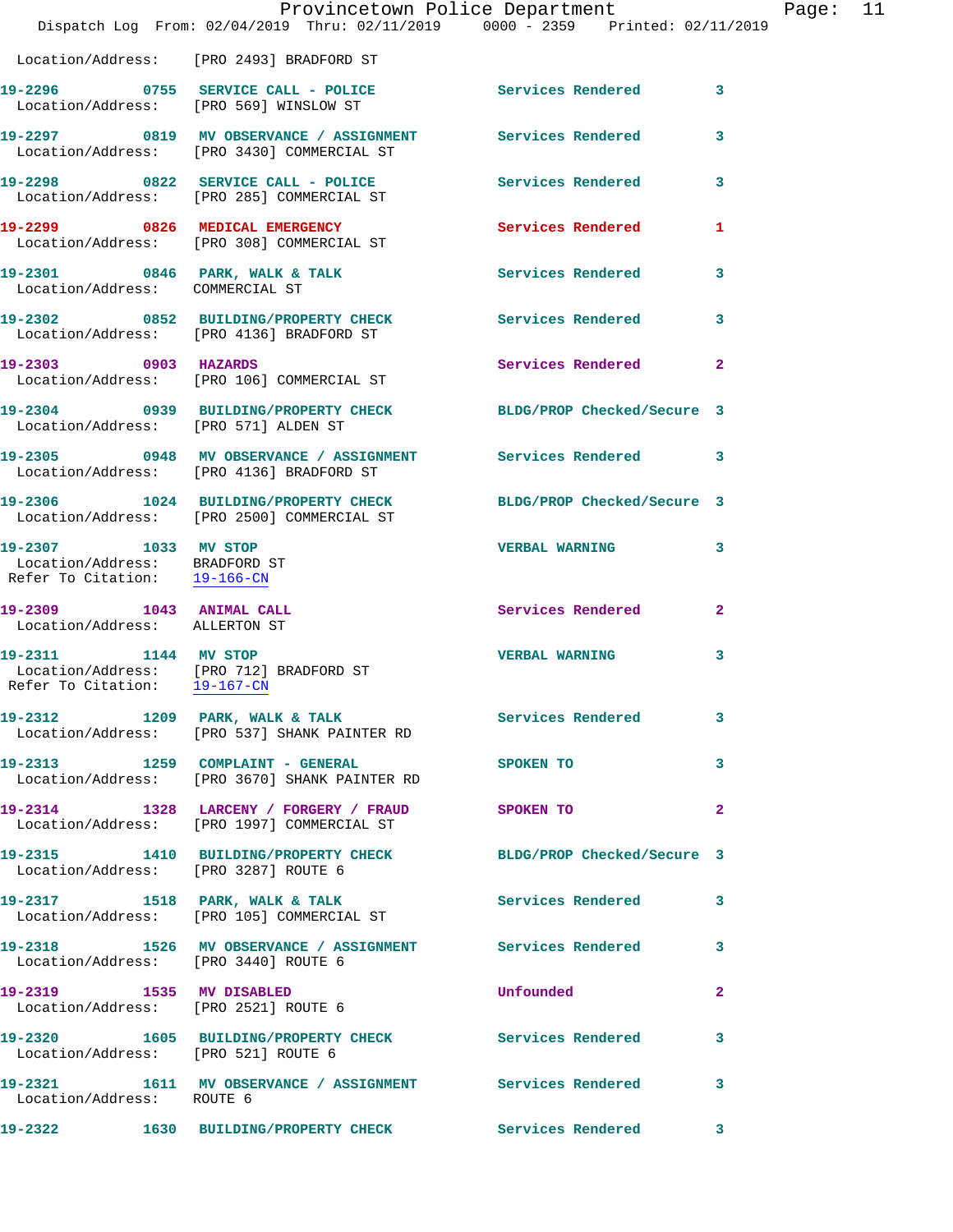|                                                                                   | Provincetown Police Department<br>Dispatch Log From: 02/04/2019 Thru: 02/11/2019 0000 - 2359 Printed: 02/11/2019 |                            |   |
|-----------------------------------------------------------------------------------|------------------------------------------------------------------------------------------------------------------|----------------------------|---|
|                                                                                   |                                                                                                                  |                            |   |
|                                                                                   | Location/Address: [PRO 2977] COMMERCIAL ST                                                                       |                            |   |
|                                                                                   | 19-2323 1645 MV OBSERVANCE / ASSIGNMENT Services Rendered<br>Location/Address: [PRO 2187] BRADFORD ST            |                            | 3 |
|                                                                                   | 19-2324 1732 PARK, WALK & TALK<br>Location/Address: [PRO 569] WINSLOW ST                                         | Services Rendered          | 3 |
|                                                                                   | 19-2325 1749 MV OBSERVANCE / ASSIGNMENT Services Rendered<br>Location/Address: COMMERCIAL ST + SNAIL RD          |                            | 3 |
| 19-2326 1824 MV STOP<br>Refer To Citation: 19-168-CN                              | Location/Address: THISTLEMORE RD + BRADFORD ST                                                                   | <b>VERBAL WARNING</b>      | 3 |
|                                                                                   | 19-2328 1948 MV OBSERVANCE / ASSIGNMENT Services Rendered<br>Location/Address: [PRO 4136] BRADFORD ST            |                            | 3 |
|                                                                                   | 19-2329 2025 BUILDING/PROPERTY CHECK<br>Location/Address: [PRO 526] RYDER ST EXT                                 | <b>Services Rendered</b>   | 3 |
|                                                                                   | 19-2330 2048 PARK, WALK & TALK<br>Location/Address: [PRO 569] WINSLOW ST                                         | SPOKEN TO                  | 3 |
| Location/Address: [PRO 3247] PEARL ST                                             | 19-2331 2108 BUILDING/PROPERTY CHECK                                                                             | BLDG/PROP Checked/Secure 3 |   |
|                                                                                   | 19-2332 2201 MV OBSERVANCE / ASSIGNMENT Services Rendered<br>Location/Address: [PRO 2818] CONWELL ST             |                            | 3 |
| 19-2333 2205 MV STOP<br>Location/Address: ROUTE 6<br>Refer To Citation: 19-169-CN |                                                                                                                  | <b>VERBAL WARNING</b>      | 3 |
|                                                                                   | 19-2334 2217 BUILDING/PROPERTY CHECK<br>Location/Address: [PRO 2540] RACE POINT RD                               | Services Rendered          | 3 |
| 19-2335 2300 COMPLAINT - GENERAL<br>Refer To Field Int: 19-8-FI                   | Location/Address: [PRO 542] SHANK PAINTER RD                                                                     | SPOKEN TO                  | 3 |
| 19-2336                                                                           | 2314 ASSIST CITIZEN<br>Location/Address: [PRO 2483] COMMERCIAL ST                                                | Services Rendered          | 3 |
| For Date: $02/09/2019$ - Saturday                                                 |                                                                                                                  |                            |   |
| 19-2337 0019 BAR CHECK                                                            | Location/Address: [PRO 2737] COMMERCIAL ST                                                                       | Services Rendered          | 3 |
|                                                                                   | 19-2338 0040 MV OBSERVANCE / ASSIGNMENT Services Rendered<br>Location/Address: HOWLAND ST + BRADFORD ST          |                            | 3 |
|                                                                                   | 19-2339 0042 BUILDING/PROPERTY CHECK<br>Location/Address: [PRO 440] HARRY KEMP WAY                               | BLDG/PROP Checked/Secure 3 |   |
|                                                                                   | 19-2340 0103 MEDICAL EMERGENCY<br>Location/Address: [PRO 3670] SHANK PAINTER RD                                  | PATIENT REFUSAL            | 1 |
| Location/Address: ROUTE 6                                                         | 19-2341 0130 MV OBSERVANCE / ASSIGNMENT Services Rendered                                                        |                            | 3 |
|                                                                                   | 19-2342 0150 BUILDING/PROPERTY CHECK<br>Location/Address: [PRO 3259] MACMILLAN WHARF                             | <b>Services Rendered</b>   | 3 |
| Location/Address: SHANK PAINTER RD                                                | 19-2343   0158 MV OBSERVANCE / ASSIGNMENT   Services Rendered                                                    |                            | 3 |
|                                                                                   | 19-2344 0215 BUILDING/PROPERTY CHECK<br>Location/Address: [PRO 516] RACE POINT RD                                | BLDG/PROP Checked/Secure 3 |   |

Page: 12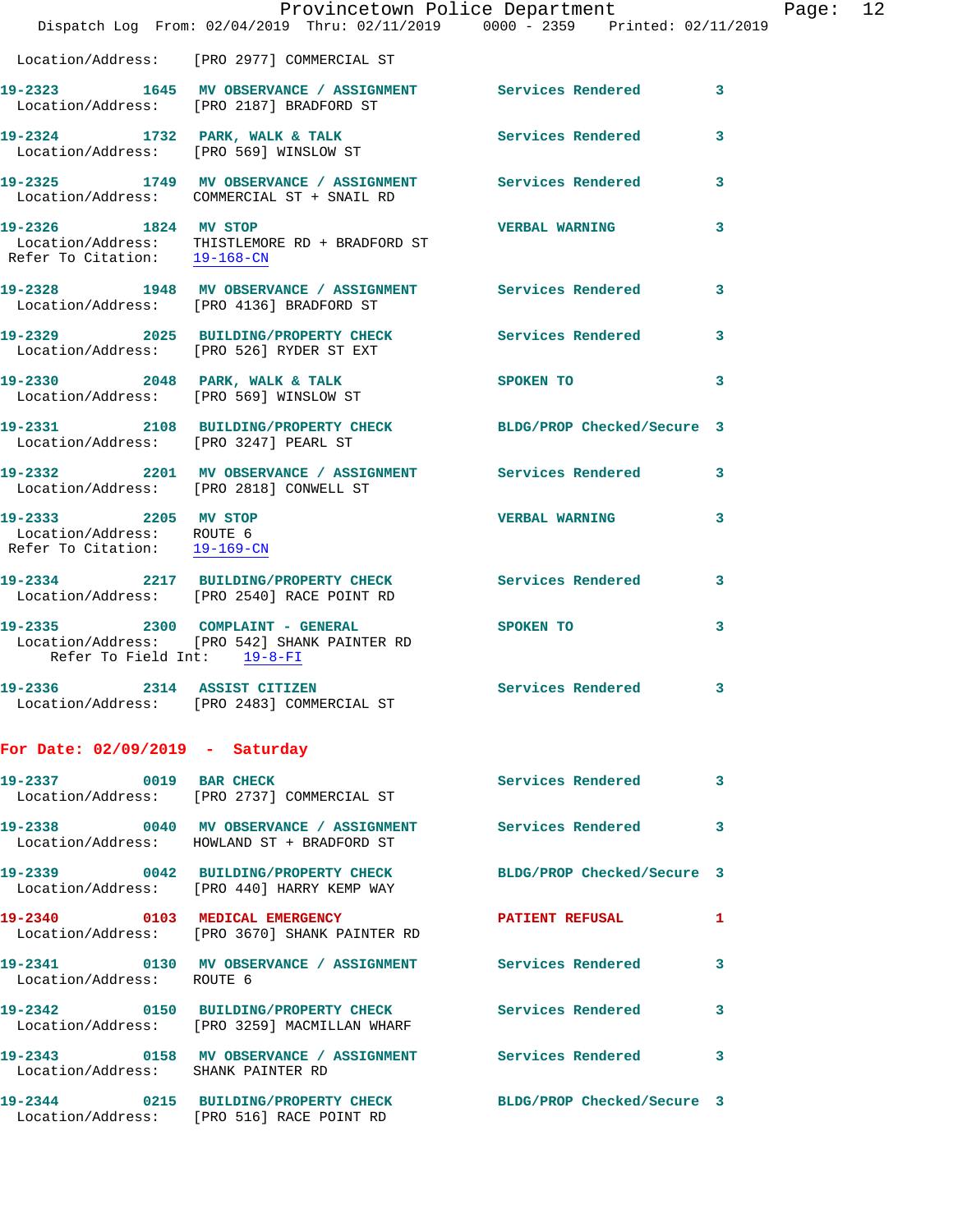|                                                      | Dispatch Log From: 02/04/2019 Thru: 02/11/2019     0000 - 2359   Printed: 02/11/                                           |                            |                |
|------------------------------------------------------|----------------------------------------------------------------------------------------------------------------------------|----------------------------|----------------|
|                                                      | 19-2345 0229 BUILDING/PROPERTY CHECK<br>Location/Address: [PRO 2499] RACE POINT RD                                         | Services Rendered 3        |                |
|                                                      | 19-2346 0238 BUILDING/PROPERTY CHECK<br>Location/Address: [PRO 530] SHANK PAINTER RD                                       | BLDG/PROP Checked/Secure 3 |                |
|                                                      | 19-2347 0420 BUILDING/PROPERTY CHECK<br>Location/Address: [PRO 1780] JOHNSON ST                                            | BLDG/PROP Checked/Secure 3 |                |
| Location/Address: [PRO 37] BRADFORD ST               | 19-2348 0458 MV OBSERVANCE / ASSIGNMENT                                                                                    | Services Rendered          | 3              |
|                                                      | 19-2349 0554 BUILDING/PROPERTY CHECK<br>Location/Address: [PRO 2540] RACE POINT RD                                         | Services Rendered          | 3              |
| Location/Address: [PRO 521] ROUTE 6                  | 19-2350 0557 BUILDING/PROPERTY CHECK                                                                                       | Services Rendered          | 3              |
|                                                      | 19-2351 0736 BUILDING/PROPERTY CHECK<br>Location/Address: [PRO 2494] BRADFORD ST                                           | <b>Services Rendered</b>   | $\mathbf{3}$   |
|                                                      | 19-2352 0736 BUILDING/PROPERTY CHECK<br>Location/Address: [PRO 3430] COMMERCIAL ST                                         | <b>Services Rendered</b>   | 3              |
|                                                      | 19-2353 0737 BUILDING/PROPERTY CHECK<br>Location/Address: [PRO 525] COMMERCIAL ST                                          | Services Rendered          | 3              |
|                                                      | 19-2354 0737 MV OBSERVANCE / ASSIGNMENT<br>Location/Address: COMMERCIAL ST + SNAIL RD                                      | <b>Services Rendered</b>   | 3              |
|                                                      | 19-2355 0848 BUILDING/PROPERTY CHECK<br>Location/Address: [PRO 3259] MACMILLAN WHARF                                       | Services Rendered          | 3              |
|                                                      | 19-2356 0849 BUILDING/PROPERTY CHECK<br>Location/Address: [PRO 3259] MACMILLAN WHARF                                       | <b>Services Rendered</b>   | 3              |
| 19-2357 0854 ALARM - FIRE                            | Location/Address: [PRO 1422] PLEASANT ST                                                                                   | <b>False Alarm</b>         | 1              |
|                                                      | 19-2358 6956 MV OBSERVANCE / ASSIGNMENT Services Rendered<br>Location/Address: [PRO 761] BRADFORD ST                       |                            | 3              |
| 19-2359 1016 MV STOP<br>Refer To Citation: 19-170-CN | Location/Address: [PRO 1796] BRADFORD ST                                                                                   | <b>VERBAL WARNING</b>      | 3              |
|                                                      | 19-2360 1056 MV OBSERVANCE / ASSIGNMENT BLDG/PROP Checked/Secure 3<br>Location/Address: JEROME SMITH RD + SHANK PAINTER RD |                            |                |
| 19-2361 1107 ANIMAL CALL                             | Location/Address: [PRO 1155] WINSLOW ST                                                                                    | Services Rendered 2        |                |
|                                                      | 19-2362 1118 BUILDING/PROPERTY CHECK<br>Location/Address: [PRO 2898] JEROME SMITH RD                                       | BLDG/PROP Checked/Secure 3 |                |
| Location/Address: BRADFORD ST                        | 19-2363 1236 SERVICE CALL - POLICE                                                                                         | <b>SPOKEN TO</b>           | 3              |
| 19-2365 1323 FOLLOW UP                               | Location/Address: [PRO 1997] COMMERCIAL ST                                                                                 | Services Rendered          | $\mathbf{2}$   |
|                                                      | 19-2368 1344 LOST PROPERTY<br>Location/Address: [PRO 3443] COMMERCIAL ST                                                   | SPOKEN TO                  | 3              |
| 19-2366 1432 ANIMAL CALL                             | Location/Address: [PRO 2483] COMMERCIAL ST                                                                                 | Services Rendered          | $\overline{2}$ |
| Location/Address: [PRO 3440] ROUTE 6                 | 19-2367 1514 MV OBSERVANCE / ASSIGNMENT Services Rendered                                                                  |                            | 3              |

**19-2369 1557 BUILDING/PROPERTY CHECK Services Rendered 3**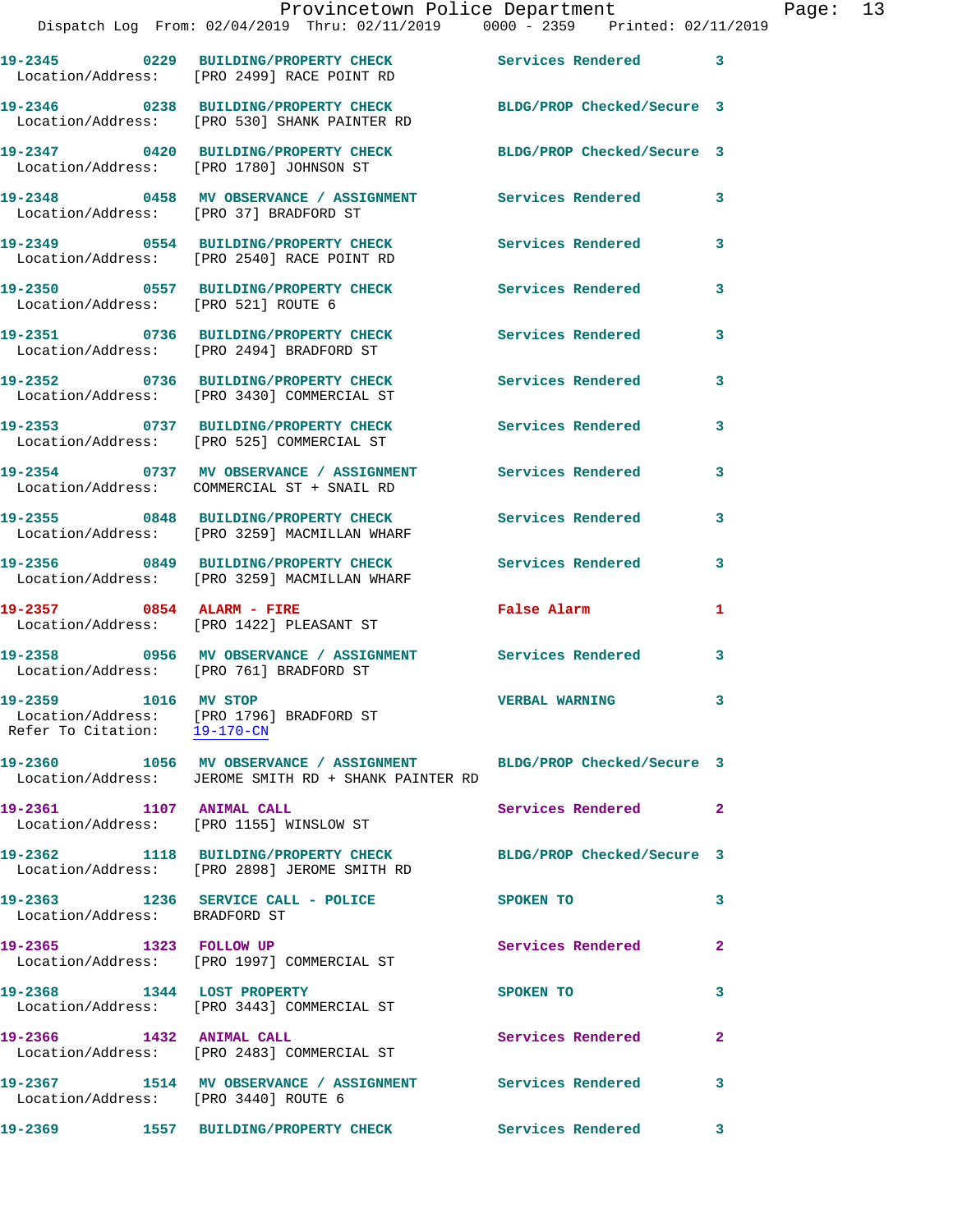|                                                                                                | Provincetown Police Department<br>Dispatch Log From: 02/04/2019 Thru: 02/11/2019 0000 - 2359 Printed: 02/11/2019 |                            |   |
|------------------------------------------------------------------------------------------------|------------------------------------------------------------------------------------------------------------------|----------------------------|---|
| Location/Address: [PRO 521] ROUTE 6                                                            |                                                                                                                  |                            |   |
| 19-2370 1615 MV STOP<br>Refer To Citation: 19-171-CN                                           | Location/Address: JOHNSON ST + COMMERCIAL ST                                                                     | <b>VERBAL WARNING</b>      | 3 |
|                                                                                                | 19-2371 1629 BUILDING/PROPERTY CHECK<br>Location/Address: [PRO 1778] SHANK PAINTER RD                            | BLDG/PROP Checked/Secure 3 |   |
| 19-2372 1633 PARK, WALK & TALK                                                                 | Location/Address: [PRO 105] COMMERCIAL ST                                                                        | Services Rendered          | 3 |
|                                                                                                | 19-2373 1636 BUILDING/PROPERTY CHECK<br>Location/Address: [PRO 2483] COMMERCIAL ST                               | <b>Services Rendered</b>   | 3 |
| 19-2374 1647 ALARM - FIRE                                                                      | Location/Address: [PRO 1792] BRADFORD ST                                                                         | False Alarm                | 1 |
| 19-2375 1755 MV STOP<br>Refer To Citation: 19-172-CN                                           | Location/Address: HOWLAND ST + HARRY KEMP WAY                                                                    | <b>VERBAL WARNING</b>      | 3 |
|                                                                                                | 19-2376 1827 BUILDING/PROPERTY CHECK Services Rendered<br>Location/Address: [PRO 2977] COMMERCIAL ST             |                            | 3 |
|                                                                                                | 19-2377 1906 BUILDING/PROPERTY CHECK<br>Location/Address: [PRO 175] COMMERCIAL ST                                | BLDG/PROP Checked/Secure 3 |   |
| Location/Address: [PRO 94] BRADFORD ST                                                         | 19-2378 2028 BUILDING/PROPERTY CHECK                                                                             | BLDG/PROP Checked/Secure 3 |   |
| 19-2379 2028 SUSPICIOUS ACTIVITY<br>Location/Address: [PRO 94] BRADFORD ST                     |                                                                                                                  | Unfounded                  | 2 |
|                                                                                                | 19-2380 2037 BUILDING/PROPERTY CHECK<br>Location/Address: [PRO 3259] MACMILLAN WHARF                             | Services Rendered          | 3 |
| 19-2382 2041 BAR CHECK                                                                         | Location/Address: [PRO 3443] COMMERCIAL ST                                                                       | Services Rendered          | 3 |
|                                                                                                | 19-2381 2042 MV OBSERVANCE / ASSIGNMENT<br>Location/Address: [PRO 4136] BRADFORD ST                              | Services Rendered          | 3 |
| 19-2383 2058 MV STOP<br>Location/Address: ROUTE 6 + HOWLAND ST<br>Refer To Citation: 19-173-CN |                                                                                                                  | <b>VERBAL WARNING</b>      | з |
| 19-2384 2114 MV STOP<br>Refer To Citation: 19-174-CN                                           | Location/Address: BRADFORD ST + BANGS ST                                                                         | <b>VERBAL WARNING</b>      | 3 |
|                                                                                                | 19-2385 2203 MV OBSERVANCE / ASSIGNMENT Services Rendered<br>Location/Address: BRADFORD ST + JOHNSON ST          |                            | 3 |
| 19-2386 2207 MV STOP<br>Refer To Citation: 19-175-CN                                           | Location/Address: HOWLAND ST + COMMERCIAL ST                                                                     | <b>VERBAL WARNING</b>      | 3 |
| For Date: $02/10/2019$ - Sunday                                                                |                                                                                                                  |                            |   |
|                                                                                                | 19-2387 0005 PARK, WALK & TALK<br>Location/Address: [PRO 3870] COMMERCIAL ST                                     | Services Rendered          | 3 |
| 19-2388 0016 BAR CHECK                                                                         | Location/Address: [PRO 3236] COMMERCIAL ST                                                                       | <b>Services Rendered</b>   | 3 |
|                                                                                                | 19-2389 0044 BUILDING/PROPERTY CHECK<br>Location/Address: [PRO 526] RYDER ST EXT                                 | <b>Services Rendered</b>   | 3 |

**19-2390 0125 MV OBSERVANCE / ASSIGNMENT Services Rendered 3** 

Page: 14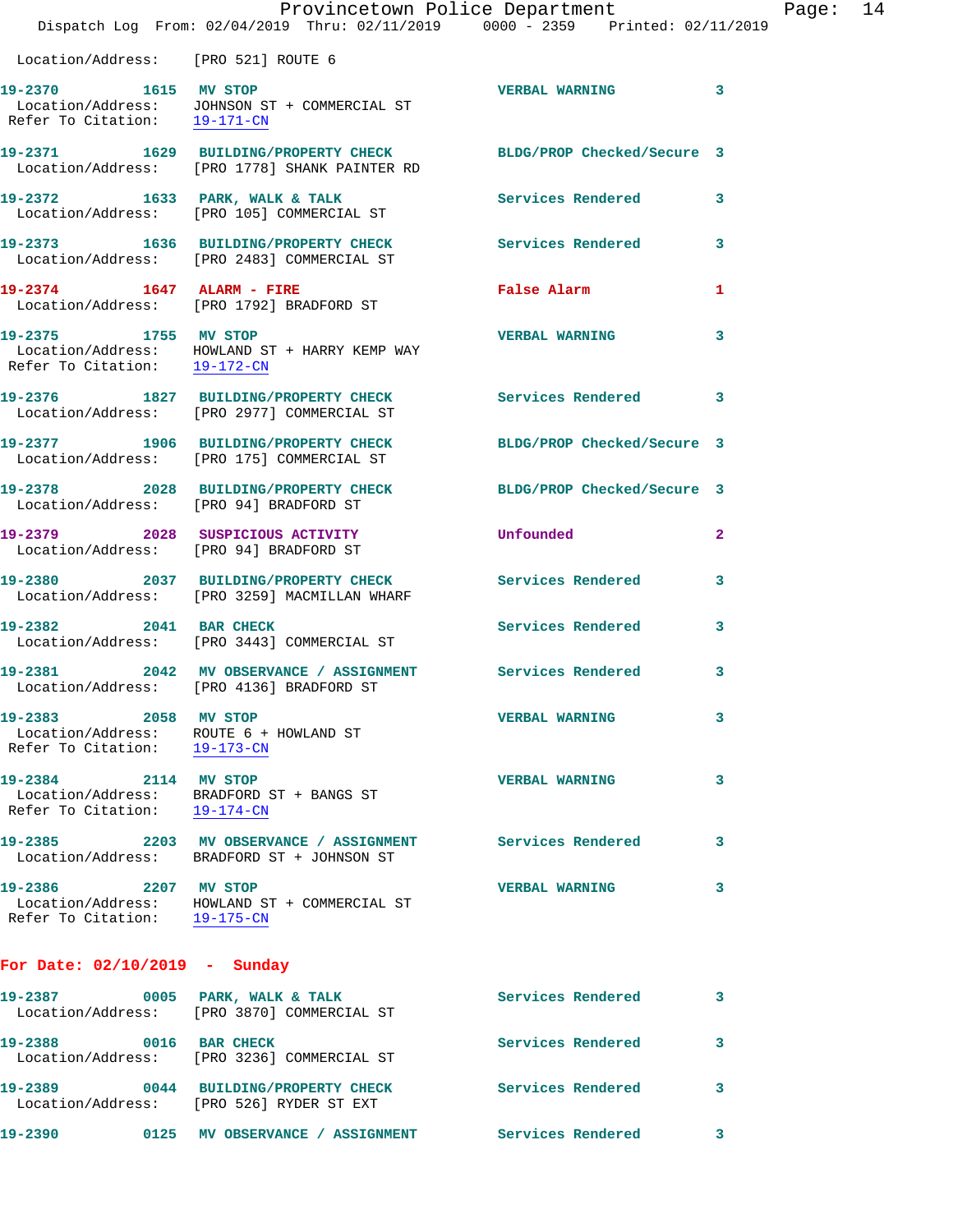|                                                     | Dispatch Log From: 02/04/2019 Thru: 02/11/2019 0000 - 2359 Printed: 02/11/2019                                 | Provincetown Police Department |              | Page: 15 |  |
|-----------------------------------------------------|----------------------------------------------------------------------------------------------------------------|--------------------------------|--------------|----------|--|
|                                                     | Location/Address: RYDER ST + BRADFORD ST                                                                       |                                |              |          |  |
|                                                     | 19-2391 0126 MV OBSERVANCE / ASSIGNMENT Services Rendered 3<br>Location/Address: ROUTE 6 + SNAIL RD            |                                |              |          |  |
| Location/Address: COMMERCIAL ST                     | 19-2392 0211 NOISE COMPLAINT                                                                                   | SPOKEN TO                      | $\mathbf{3}$ |          |  |
|                                                     | 19-2393 0329 MV OBSERVANCE / ASSIGNMENT Services Rendered 3<br>Location/Address: ROUTE 6                       |                                |              |          |  |
| Location/Address: ROUTE 6                           | 19-2394 0540 MV OBSERVANCE / ASSIGNMENT Services Rendered 3                                                    |                                |              |          |  |
|                                                     | 19-2395 0543 BUILDING/PROPERTY CHECK Services Rendered 3<br>Location/Address: [PRO 3259] MACMILLAN WHARF       |                                |              |          |  |
|                                                     | 19-2396 0549 BUILDING/PROPERTY CHECK Services Rendered 3<br>Location/Address: [PRO 94] BRADFORD ST             |                                |              |          |  |
|                                                     | 19-2397 0550 BUILDING/PROPERTY CHECK Services Rendered 3<br>Location/Address: [PRO 2018] COMMERCIAL ST         |                                |              |          |  |
|                                                     | 19-2398 0622 BUILDING/PROPERTY CHECK Services Rendered 3<br>Location/Address: [PRO 519] RACE POINT RD          |                                |              |          |  |
| 19-2399 0724 MV COMPLAINT                           | Location/Address: [TRU 95] ROUTE 6                                                                             | Could Not Locate 2             |              |          |  |
|                                                     | 19-2400 0739 BUILDING/PROPERTY CHECK Services Rendered 3<br>Location/Address: [PRO 2977] COMMERCIAL ST         |                                |              |          |  |
|                                                     | 19-2401 0742 BUILDING/PROPERTY CHECK<br>Location/Address: [PRO 2977] COMMERCIAL ST                             | BLDG/PROP Checked/Secure 3     |              |          |  |
|                                                     | 19-2402 0758 BUILDING/PROPERTY CHECK<br>Location/Address: [PRO 2206] PILGRIMS LANDING                          | BLDG/PROP Checked/Secure 3     |              |          |  |
|                                                     | 19-2403 0819 MV OBSERVANCE / ASSIGNMENT Citation / Warning Issue 3<br>Location/Address: [PRO 1938] BRADFORD ST |                                |              |          |  |
| 19-2404 0838 MV STOP<br>Refer To Citation: R7274200 | Location/Address: BRADFORD ST + THISTLEMORE RD                                                                 | Citation / Warning Issue 3     |              |          |  |
| Location/Address: [PRO 2513] ROUTE 6                | 19-2405 0853 MV OBSERVANCE / ASSIGNMENT Services Rendered 3                                                    |                                |              |          |  |
|                                                     | 19-2406 0925 BUILDING/PROPERTY CHECK<br>Location/Address: [PRO 2499] RACE POINT RD                             | BLDG/PROP Checked/Secure 3     |              |          |  |
|                                                     | 19-2407 0942 BUILDING/PROPERTY CHECK BLDG/PROP Checked/Secure 3<br>Location/Address: [PRO 2483] COMMERCIAL ST  |                                |              |          |  |
| Refer To Accident: 19-6-AC                          | 19-2408 0950 MV COLLISION<br>Location/Address: [PRO 865] COMMERCIAL ST                                         | Services Rendered 1            |              |          |  |
| 19-2409 1022 ANIMAL CALL                            | Location/Address: THISTLEMORE RD + THISTLEMORE WAY                                                             | Could Not Locate               | $\mathbf{2}$ |          |  |
|                                                     | 19-2410 1053 PARK, WALK & TALK<br>Location/Address: [PRO 105] COMMERCIAL ST                                    | Services Rendered 3            |              |          |  |
|                                                     | 19-2411 1258 GENERAL INFO<br>Location/Address: [PRO 537] SHANK PAINTER RD                                      | No Action Required 3           |              |          |  |
| 19-2412 1314 LOST PROPERTY                          | Location/Address: [PRO 542] SHANK PAINTER RD                                                                   | Services Rendered 3            |              |          |  |
|                                                     | 19-2413 1329 BUILDING/PROPERTY CHECK                                                                           | BLDG/PROP Checked/Secure 3     |              |          |  |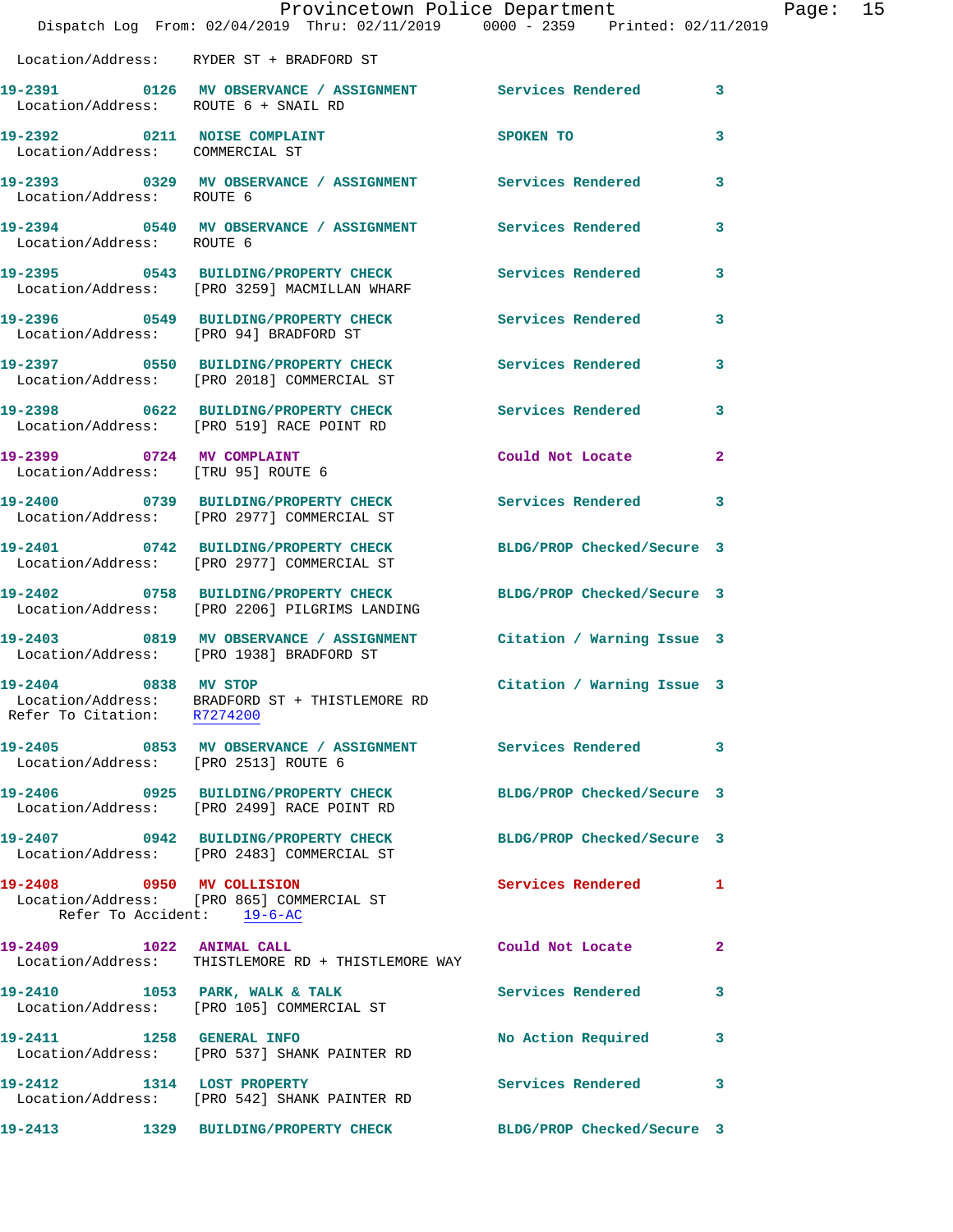|                                                                                    |                                                                                                            | Provincetown Police Department                                                                         |              |
|------------------------------------------------------------------------------------|------------------------------------------------------------------------------------------------------------|--------------------------------------------------------------------------------------------------------|--------------|
|                                                                                    |                                                                                                            | Dispatch Log From: 02/04/2019 Thru: 02/11/2019 0000 - 2359 Printed: 02/11/2019                         |              |
|                                                                                    | Location/Address: [PRO 2483] COMMERCIAL ST                                                                 |                                                                                                        |              |
| Location/Address: [PRO 2521] ROUTE 6                                               |                                                                                                            | 19-2414 1521 MV OBSERVANCE / ASSIGNMENT Services Rendered                                              | 3            |
| Location/Address: SNAIL RD + ROUTE 6                                               |                                                                                                            | 19-2415 1526 MV OBSERVANCE / ASSIGNMENT Services Rendered                                              | 3            |
| Location/Address: [PRO 521] ROUTE 6                                                | 19-2416 1559 BUILDING/PROPERTY CHECK Services Rendered                                                     |                                                                                                        | 3            |
| 19-2417 1608 MV DISABLED                                                           | Location/Address: [PRO 2551] PROVINCELANDS RD                                                              | Services Rendered                                                                                      | $\mathbf{2}$ |
|                                                                                    | Location/Address: [PRO 3259] MACMILLAN WHARF                                                               | 19-2418 1628 BUILDING/PROPERTY CHECK Services Rendered                                                 | 3            |
| Refer To Citation: 19-176-CN                                                       | 19-2419 1631 MV STOP<br>Location/Address: [PRO 539] SHANK PAINTER RD                                       | <b>VERBAL WARNING</b>                                                                                  | 3            |
|                                                                                    | 19-2420 1706 BUILDING/PROPERTY CHECK<br>Location/Address: [PRO 2483] COMMERCIAL ST                         | <b>Services Rendered</b>                                                                               | 3            |
|                                                                                    | 19-2421 1733 SERVICE CALL - POLICE<br>Location/Address: [PRO 106] COMMERCIAL ST                            | <b>Services Rendered</b>                                                                               | 3            |
| 19-2422 1748 MV STOP<br>Refer To Citation: T1244278                                | Location/Address: WINSLOW ST + BRADFORD ST                                                                 | Citation / Warning Issue 3                                                                             |              |
|                                                                                    | Location/Address: [PRO 530] SHANK PAINTER RD                                                               | 19-2423 1801 BUILDING/PROPERTY CHECK BLDG/PROP Checked/Secure 3                                        |              |
|                                                                                    |                                                                                                            | 19-2424 1808 MV OBSERVANCE / ASSIGNMENT No Action Required<br>Location/Address: [PRO 2577] BRADFORD ST | 3            |
| 19-2425 1817 MV STOP<br>Location/Address: SNAIL RD<br>Refer To Citation: 19-177-CN |                                                                                                            | <b>VERBAL WARNING</b>                                                                                  | 3            |
|                                                                                    | Location/Address: [PRO 2490] PROVINCELANDS RD                                                              | 19-2426 2023 BUILDING/PROPERTY CHECK Services Rendered                                                 | 3            |
|                                                                                    | 19-2428 2035 MV OBSERVANCE / ASSIGNMENT Services Rendered<br>Location/Address: [PRO 3670] SHANK PAINTER RD |                                                                                                        | 3            |
|                                                                                    | 19-2427 2036 BUILDING/PROPERTY CHECK Services Rendered<br>Location/Address: [PRO 338] SHANK PAINTER RD     |                                                                                                        | 3            |
| Location/Address: [PRO 414] CONWELL ST                                             |                                                                                                            | 19-2429 2102 BUILDING/PROPERTY CHECK Services Rendered                                                 | 3            |
| Location/Address: NELSON AVE                                                       | 19-2430 2132 BUILDING/PROPERTY CHECK                                                                       | <b>Services Rendered</b>                                                                               | 3            |
| Location/Address: BAYBERRY AVE                                                     |                                                                                                            | 19-2431 2139 BUILDING/PROPERTY CHECK Services Rendered                                                 | 3            |
|                                                                                    | Location/Address: [PRO 1892] SHANK PAINTER RD                                                              | 19-2432 2201 MV OBSERVANCE / ASSIGNMENT Services Rendered                                              | 3            |
|                                                                                    | 19-2433 2209 BUILDING/PROPERTY CHECK<br>Location/Address: [PRO 182] COMMERCIAL ST                          | BLDG/PROP Checked/Secure 3                                                                             |              |
|                                                                                    | 19-2434 2217 BUILDING/PROPERTY CHECK<br>Location/Address: [PRO 175] COMMERCIAL ST                          | BLDG/PROP Checked/Secure 3                                                                             |              |
| Location/Address: [PRO 3440] ROUTE 6                                               |                                                                                                            | 19-2436 2348 MV OBSERVANCE / ASSIGNMENT Services Rendered                                              | 3            |

Page:  $16$ <br> $19$